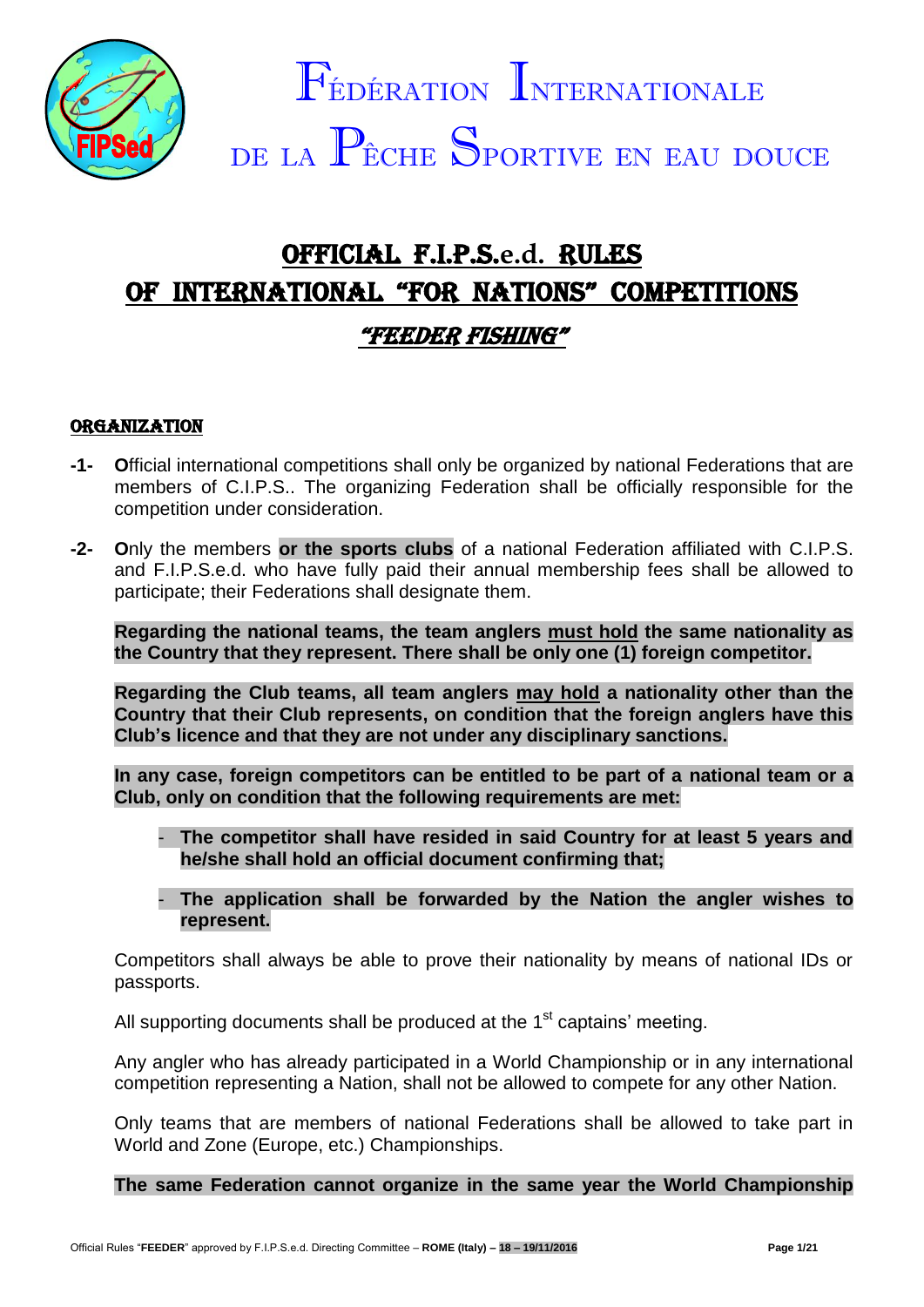## **for Nations and the World Championship for Clubs; neither can these two championships be assigned to neighbouring or geographically close Nations.**

In order to apply to organize a championship, the Nation under consideration must have participated at least once, over the previous three years, in the championship that they wish to organize.

A preliminary programme shall imperatively be sent to F.I.P.S.e.d.'s Secretariat before the  $31<sup>st</sup>$  October of the preceding year.

With the exception of the World Fishing Games, F.I.P.S.e.d. is officially tasked with providing the printed material, certificates and rankings for the awarding of prizes for all championships; therefore, the organizing Nation shall pay for all board and lodging expenses (room, meals and closing gala dinner) of the person performing such tasks. Said person's stay may begin on the eve of the first day of practice and end on the day after the closing dinner; F.I.P.S.e.d. shall pay for the relevant travelling expenses.

For all F.I.P.S.e.d. championships, the organizing Nation shall cover all board and lodging expenses (room, meals and closing gala dinner) for two members of F.I.P.S.e.d.'s Executive Committee, and for the person in charge of the rankings; their stay may begin on the eve of the first day of practice and end on the day after the closing dinner.

No championship organization shall be entrusted to a Nation if that Nation does not undertake to put live fish back into the water after they have been counted and weighed (it is forbidden to kill fish).

The Nation organizing a World or Zone Championship shall be responsible for procuring the trophies, which will be paid for by F.I.P.S.e.d.; the organizing Nation shall envisage 3 trophies for the team competitions and 3 trophies for the individual competitions. F.I.P.S.e.d. shall refund a maximum amount of  $\epsilon$  300 for 6 trophies. Such trophies shall feature a plate, carrying a "F.I.P.S.e.d." engraving or F.I.P.S.e.d.'s logo as well as the place and date of the championship. An invoice will be required in order to prove trophyrelated expenses. If the aforesaid provisions (concerning the plate/logo) are not complied with, F.I.P.S.e.d. shall not reimburse any money. F.I.P.S.e.d. shall provide the medals.

Programmes and invitations for all championships shall only be sent to Nations that are members of F.I.P.S.e.d. (no invitations shall be sent to clubs or individuals).

**-3- E**ach C.I.P.S. member Nation shall be allowed to present one team only, composed of 5 anglers and 1 reserve who shall be nominated before the first draw.

**In 2017, two Clubs per Nation, composed of 5 anglers each (4 anglers + 1 reserve), are allowed to take part in the Feeder Fishing World Championship for Clubs. Starting from 2018, only one team per Nation, composed of 6 anglers (5 competitors + 1 reserve) will be allowed to take part in it.**

No competitor shall be allowed to participate as an individual.

In the event of any injury during a competition, the regular participant may be replaced by the reserve member designated in official documents, however, it shall not be possible to replace the fishing tackle. Angler substitutions shall be authorised by a Jury member.

**-4- C**ompetitions shall be organized at watercourses, such as rivers, canals, or at suitable stretches of water, such as lakes etc.; to the extent possible, the whole fishing area shall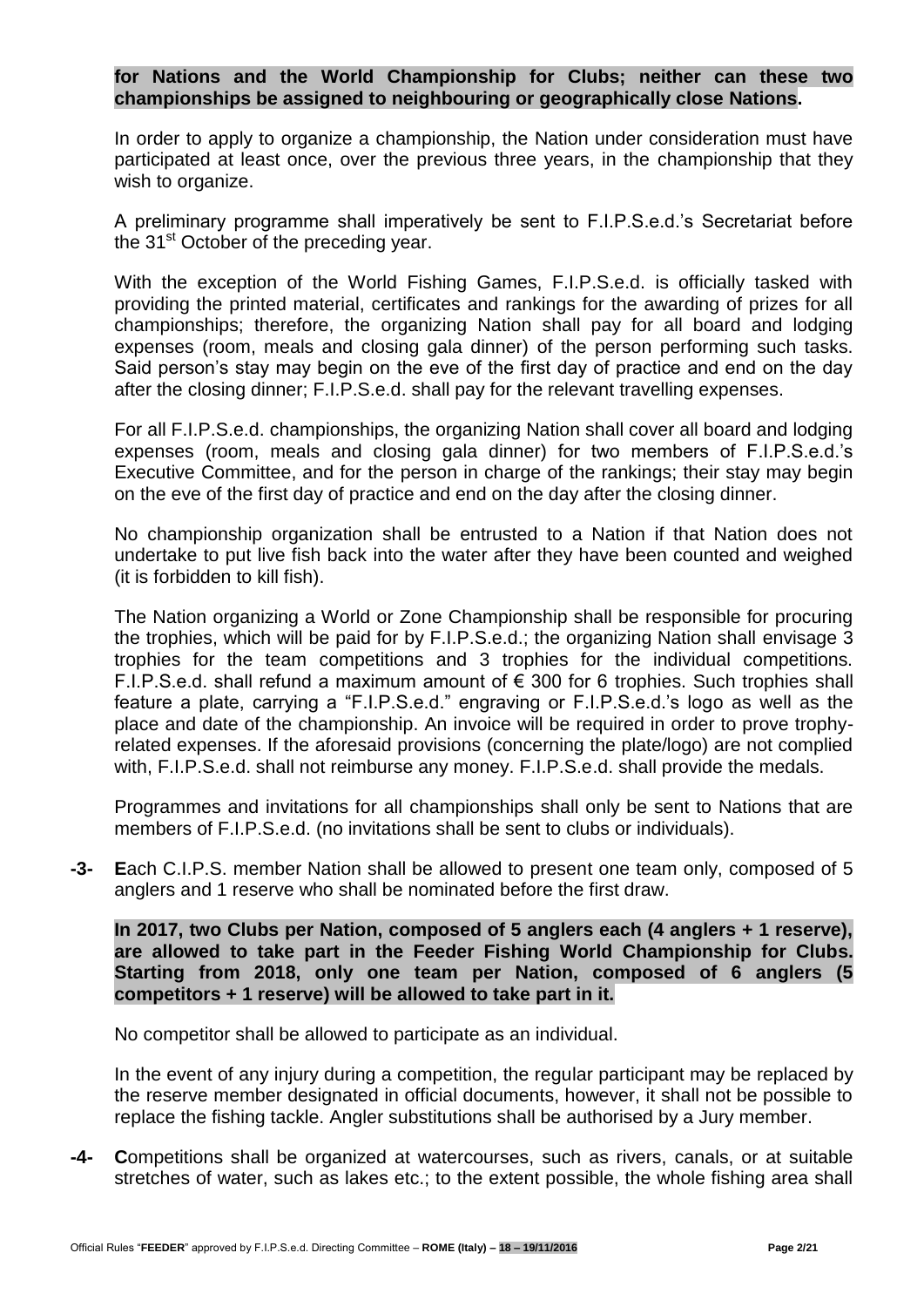feature the same depth, which shall be of at least 1.5 metres; the minimum width allowed for a venue is 50 metres.

Any possible fish-restocking program must be submitted to F.I.P.S.e.d.'s Technical Commission for approval. In any case, fish-restocking shall take place at least 2 months before any championship. A video or photographs documenting the restocking operations shall be shot/taken by the organizers and sent to the F.I.P.S.e.d. Technical Commission.

**-5- T**he selected venue shall be as straight as possible; it shall offer equal fishing conditions for all competitors. Furthermore, the venue shall allow anglers to stand in a continuous line, thus being free  $-$  to the extent possible  $-$  from any obstacle such as power lines, bridges etc.. The venue shall not expose the competitors or the spectators to any kind of danger.

One or more members of the Technical Commission shall inspect the venue that may be selected for a championship, and said inspection shall take place at the same time of the year as to that proposed for the organization of the competition under consideration. F.I.P.S.e.d. shall pay for the travelling expenses (including flight and train tickets or car) of the Technical Commission's member(s), while the organizers shall cover all transfer costs from the airport or train station, and will pay for accommodation and meals. A report of the inspection shall be submitted to the Executive Committee of F.I.P.S.e.d. for evaluation and approval. The final decision on the approval or rejection of a venue by F.I.P.S.e.d. shall be communicated to the candidate Nation.

With regard to accommodation, participating Nations shall have two options:

- 1- Opting for the official accommodation proposed by the organizing Nation (optional). In that event, the organizing Nation shall clearly indicate the terms and conditions for the stay, including:
	- The half-board price per night per person for, depending on the number of persons sharing each room, regardless of the duration of the stay (full board cannot be mandatory); the participating Nation shall specify the dates of their anglers' stays (the term "official stay" used by many Nations, starting on Thursday, has never appeared in any regulations, and therefore should not be used);
	- The price of the closing gala dinner.

The accommodation terms proposed to the Nations shall first be approved by the Technical Commission.

2- Selecting their hotels by themselves.

If this is the case, participating Nations shall be required to communicate their accommodation-related choices to the organizing Nation upon registration (in the official registration form).

In both cases (participation through or without the help of the organizers), the registration fee shall include the fishing permits for the whole duration of the championship (for both training and competition days) insurance, and sundry expenses such as gifts, cups, trophies, etc.. The registration fee for this championship shall be:

- **€ 1,300** (including 9 closing gala dinners and 6 fishing permits) **for the Feeder Fishing World Championship for Nations;**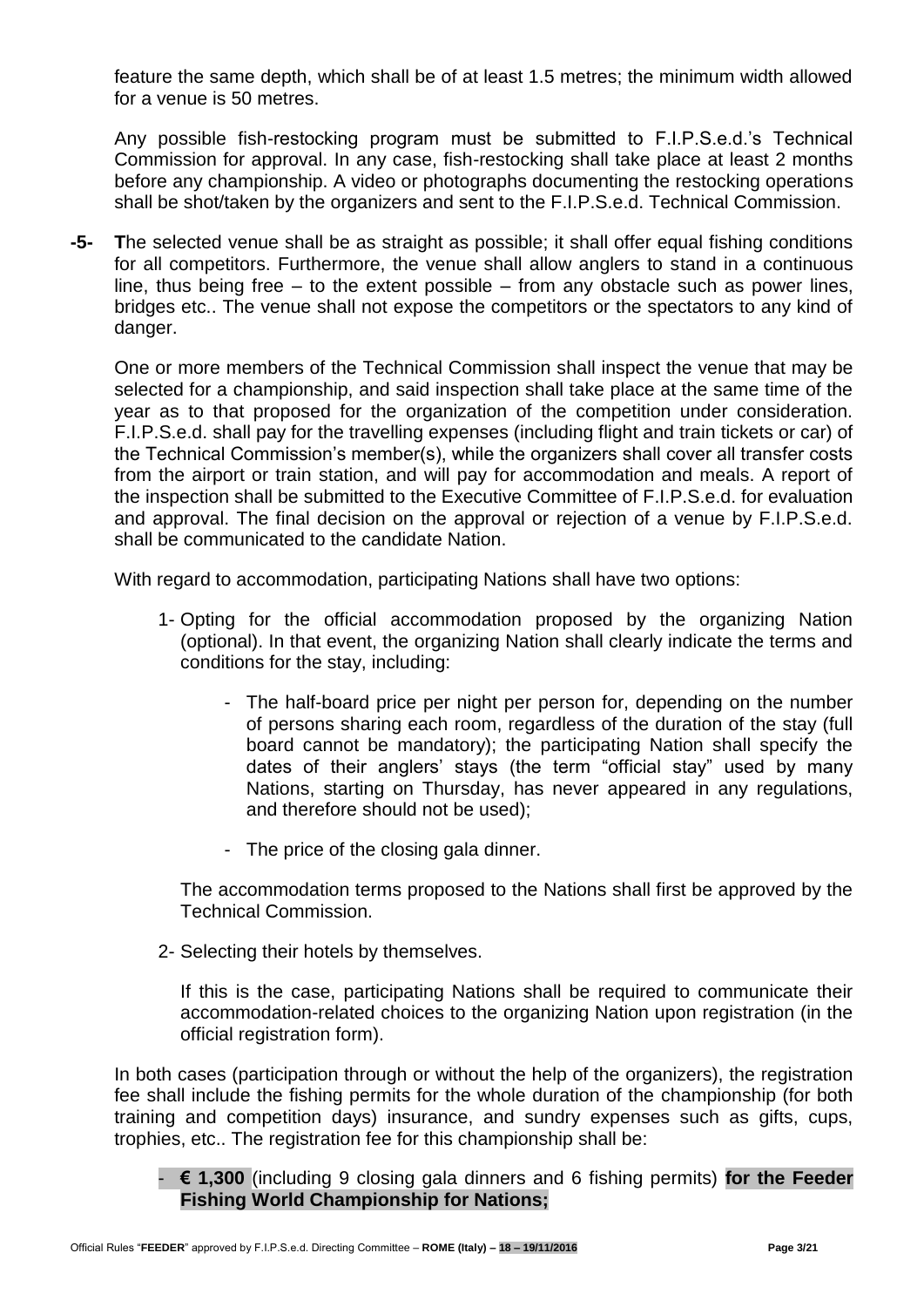## - **€ 1,200** (including 8 closing gala dinners and 5 fishing permits), **for the Feeder Fishing World Championship for Clubs 2017.**

For the closing gala dinner, be it a dinner with table service or a buffet dinner, participating Nations shall be assigned a number of seats corresponding to the number of gala dinner seats they reserved.

If no details about the accommodation are provided by the deadline set by the organizers, the participating Nations shall imperatively have to book their accommodations themselves and shall still pay the relevant registration fee to the organizers.

Any Nation that undertakes to take part in a championship by filling in the relevant registration form but does not show up, shall, in any case, pay the relevant fee **of € 1,300 or € 1,200** to the organizing Nation. Nations failing to comply with this provision shall be forbidden from taking part in and organizing future championships.

All Nations shall communicate their arrival dates to the organizing Nation at least one week before the first training day. Any absent Nation (not showing up at the venue) not taking part in the last day of training shall be considered as a WITHDRAWING Nation and shall not be allowed to participate in the championship (see penalties under article 31 § c).

Together with the event programme, the organizing Nations shall provide a list of hotels, lodgings, rooms and campsites located within a 20-km range from the venue.

The organizers shall see to it that all registration forms are duly filled in and carry the mobile phone numbers of one delegate and one captain. Addresses and emergency telephone numbers (police, fire-fighters, hospitals, etc.) shall be provided in the program leaflets.

**The Feeder Fishing World Championship for Nations shall take place in the 2nd week-end of July and the Feeder Fishing World Championship for Clubs in the 4th week-end of May.**

**-6- D**uring the competitions, all competitors shall have a 12 (min) to 30 metres (max) long angling position (peg); 20 metres is the optimum size. The width of the pegs shall be defined together with the Technical Commission.

The angling positions shall be well defined so to be far from the spectators; to this end, it is possible to erect a fence or set up ropes at an appropriate distance from the shore (we recommend a distance of at least 10 metres); furthermore, a corridor for authorised people (organizers, reserves, captains, press, and Jury) shall be created between the anglers and the spectators.

This official corridor shall under no circumstances be occupied by fishing tackle.

Captains - 2 per Nation - may enter their teams' competitor pegs; captains shall wear green back-numbers marked with a C, clearly indicating their status. Only one captain shall be authorised inside a peg. Reserve competitors shall wear a red back-number marked with an R letter.

The organisation shall customize each angler's peg by means of a board indicating the name and the nationality of the competitor, as well as the number of fish caught, with hourly updating. Such boards are provided by F.I.P.S.e.d.'s person in charge of the rankings.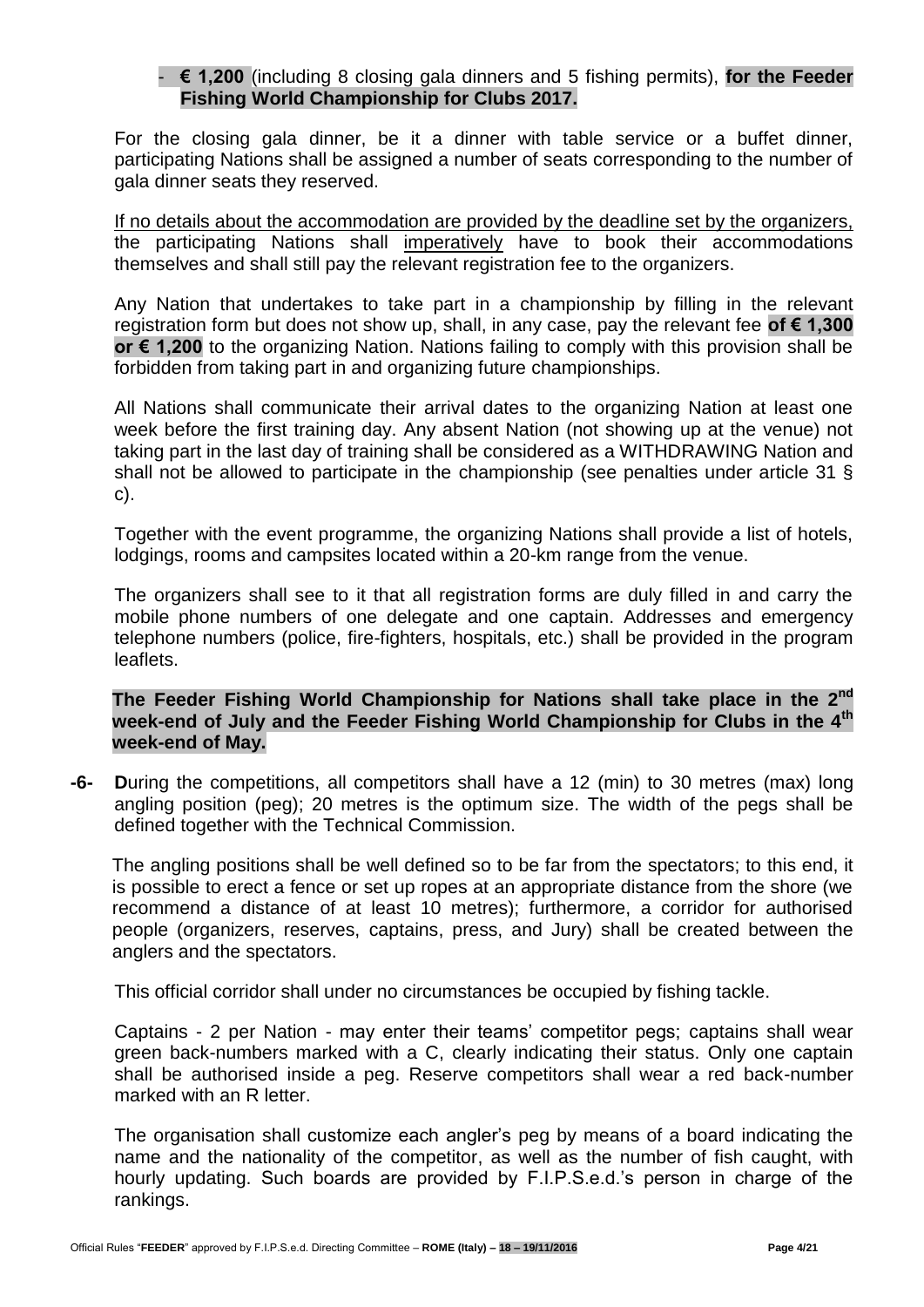#### captains' MEETING

**-7- I**t would be advisable that general stewards attend the captains' meetings.

In the event that a captain or a Nation's delegate is absent, the President of F.I.P.S.e.d. or a delegated representative shall draw lots.

1<sup>st</sup> meeting - On Friday at 03:00 p.m., or on the eve of the first leg

During this first meeting, an international Jury shall be appointed, pursuant to article 28 of the present Official Rules. Then, the following operations shall be carried out:

- Roll call of Nations.
- Nations shall draw lots in alphabetical order to define the call-up order of the draw for the first leg; the call-up order shall be reversed for the  $2^{nd}$  leg (e.g.: the Nation which drew lots first the first day, will then draw last for the second leg, etc.).
- Various information about the progress of the championship.
- Drawing lots exclusively attributing sectors (A, B, C, etc.) to each angler of each team.

2<sup>nd</sup> meeting - Saturday morning or morning of the first leg

- Draw lots to attribute anglers their competition pegs of the first leg in the various sectors.

3<sup>rd</sup> meeting - Saturday afternoon or afternoon after the first leg

- Notification of the results to the participating Nations.
- Remarks on the performance of the leg.
- Drawing lots exclusively attributing sectors (A, B, C, etc.) of the second leg to each angler of each team.

 $4<sup>th</sup>$  meeting - Sunday morning or morning of the second leg

- Draw lots to attribute anglers their competition pegs in the various sectors.

NB: Captains' meetings are informative meetings, where guidelines are provided for the competitions. Under no circumstance shall changes to the Rules be made during the captains' meetings. The Rules shall only be changed at F.I.P.S.e.d. Executive Committee's annual meetings, based on the remarks that shall be sent in writing by National Federations to F.I.P.S.e.d.'s Secretary General.

# DRAWING LOTS

**-8- L**ots for each leg shall be drawn out at least 150 minutes before the beginning of the competition, under the scrutiny of the organizers, in the presence of the captains or delegates of each team, and F.I.P.S.e.d. representatives.

For the two legs, the 5 anglers **(or 4 for the World Championship for Clubs 2017)** shall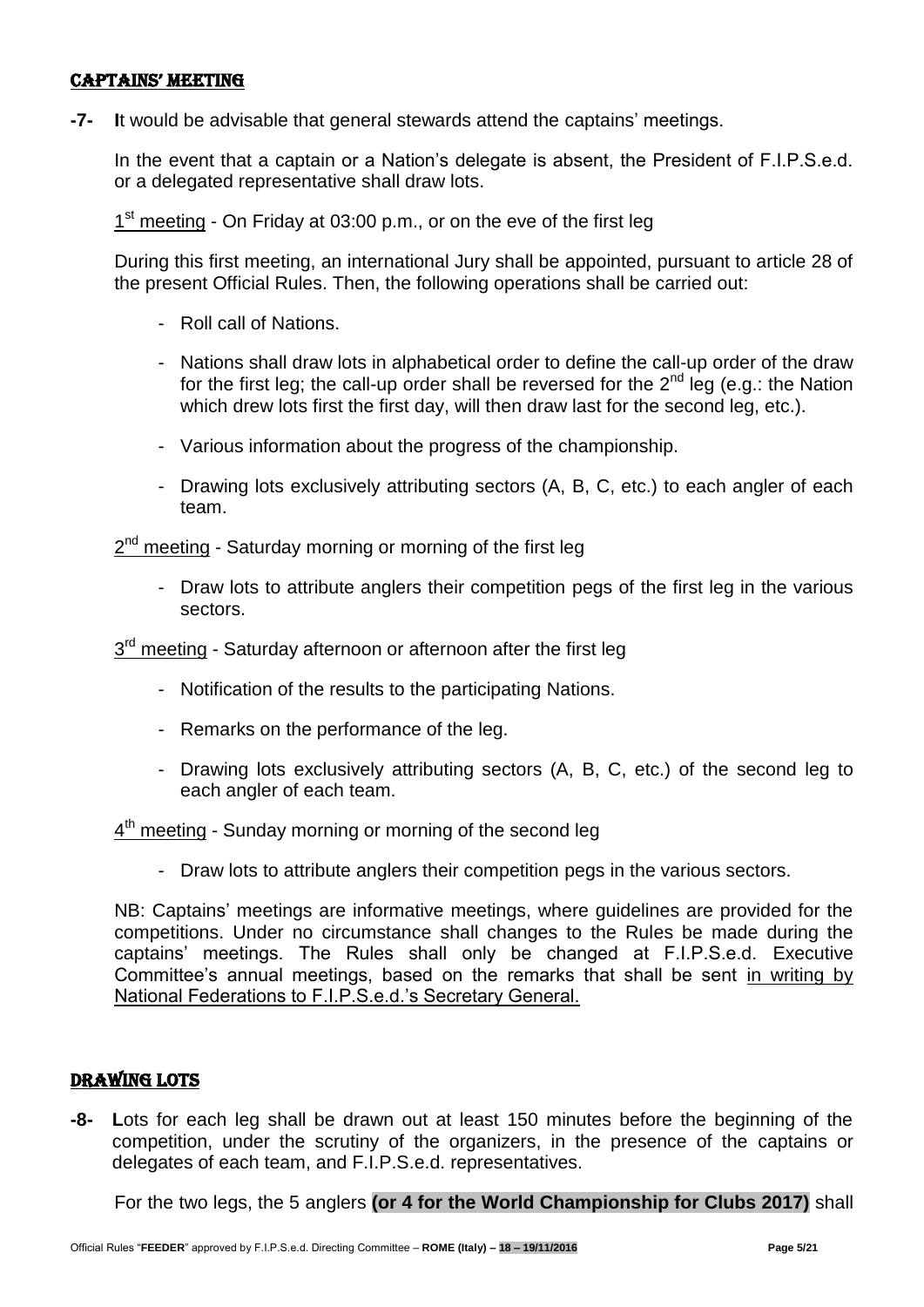be attributed to their sectors by drawing lots, on the day before the start of each leg.

The positions for the first leg shall be attributed according to a lot drawing scheme designed by F.I.P.S.e.d.. Said scheme is such as to allow positioning the anglers belonging to a team in each fifth of a sector **(fourth of a sector for the World Championship for Clubs 2017)**.

For the second leg, lots shall be drawn by each captain (or a designated representative) to assign the angling positions, only considering tail-enders and pre-tail enders.

- **-9- I**n streams, rivers and watercourses, angling position number 1 shall always be located downstream; in water bodies (lakes, ponds, etc.) position number 1 shall always be located to the left looking at the water body, and marking will run from the left to the right.
- **-10- C**aptains shall be given a back number for each one of their competitors.

Back numbers for the different sectors shall have different colours (except green or red); alternatively, they may be of a neutral colour with different coloured lettering for each sector.

Wearing the back numbers is mandatory.

## GENERAL PROVISIONS

**-11- a)** Each competitor shall have 90 minutes to get ready. As soon as the anglers arrive at the venue, they shall wear their back numbers and deposit all their equipment inside the allotted peg, without entering the peg (these rules also apply to those who help the anglers transport their equipment). Anglers shall not be allowed to prepare their equipment until the official starting signal is given, indicating that the competitors are allowed to enter their pegs. Competitors may not receive any help while getting ready (during the preparation stage). Any material may be handed over to the anglers before the baiting signal, but only by each individual steward. After the signal, it shall be forbidden to hand over any kind of material (baits, ground baits and equipment) to the competitors, except for pieces of broken rods, which may be replaced through the individual stewards. Individual stewards may also help anglers to unfasten any possibly stuck rod part.

Before the starting signal is given, the anglers or any third person shall be allowed to prepare their baits and ground baits outside the ring.

After the signal is given that the angler are allowed to enter their pegs, they shall be handed over the baits and ground baits prepared during the preparation stage. It shall be possible to continue preparing the baits and ground baits; it may be done by a third person outside the ring, or by the anglers inside their pegs. Such operations shall be allowed until the signal is given for the start of the checks on baits and ground baits. When the aforesaid signal is given, the baits and ground baits shall be located in the angler's peg and no additional change or inclusion shall be allowed until the checks are performed. The ground baits shall be presented ready for use; sealed bags shall not be authorized. After the checks, the anglers shall not be allowed to receive any additional baits and/or ground baits.

Small containers with additives for the dipping of hooking baits shall be allowed.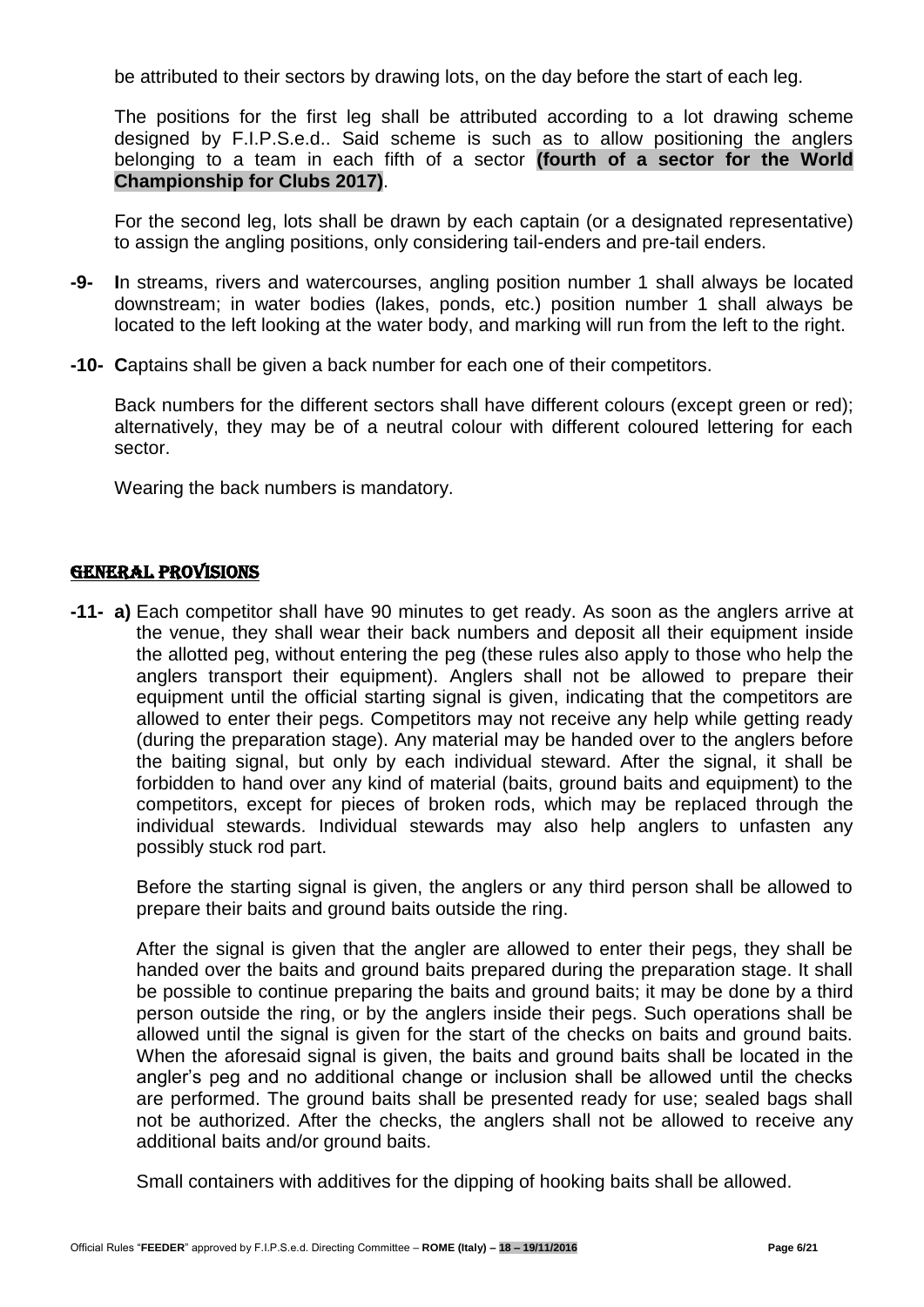- b) If the control of baits and ground baits has not been carried out, competitors are not authorized to angle.
- c) Should any angler use a short fish net (shorter 3.50 metres), he/she shall get a yellow card, even if the net is used for both days. Should the same athlete be found with a shorter net during another championship, he/she shall be disqualified.
- d) Fish net and rod length controls shall be carried out after the checks of baits and ground baits and before the heavy ground baiting; one angler per sector shall be drawn by lot.
- e) Competitors may reach the venue by their personal means of transportation.
- **-12- T**here shall be one steward assigned to each competitor and a general steward for each sector. Such individual and general stewards shall have thorough knowledge of the rules of the competition.

The general steward (if possible, supported by a member of F.I.P.S.e.d.'s Executive Committee) shall verify the following:

- a) The quantity of ground bait [this must be measured when ready to use (wet and sieved) including earth, gravel, corn maize, wheat, hempseed, etc. and other additives that are not toxic for the fauna and the water environment] is limited to 12 litres. The use of pellets, boiles or any other kind of agglomerated ground baits is not allowed for hooking and ground baiting**.** F.I.P.S.e.d.'s Executive Committee may modify said quantities, upon the proposal of the Technical Commission;
- b) The overall quantity of baits (including all baits shall be measured without being pressed) for this championship is limited to 2.5 litres **maximum**, **of which a maximum amount of ½ litre can be earthworms and ½ litre maximum aquatic larvae (jokers and bloodworms), including ¼ litre maximum of bloodworms**. F.I.P.S.e.d.'s Executive Committee may modify said quantities, upon the proposal of the Technical Commission
- c) Each angler shall present for the checks the quantities of baits and ground baits envisaged in the program. In the event of non-compliance, the competitor shall be reprimanded - (under article 31a). The list of reprimanded competitors shall be presented at the captains' meeting. Should the violation be committed again during the second leg or during the following championship, the competitor shall be disqualified due to "recidivism" (article 31b).

The bloodworms that are solely meant for hooking shall be presented in a "F.I.P.S.e.d. official size" box. **In 2017, for the last year, F.I.P.S.e.d. shall give one box to each angler and one to each reserve for all championships. Baiting bloodworms and any other baits, even those ones bound for baiting or hooking, shall be presented in proper F.I.P.S.e.d. "official size" transparent boxes.** Any other form of presentation of baits at the checks shall be seized and sanctioned (one point penalty in the sector ranking).

The ground baits shall be presented at the checks in graduated buckets, and the baits in "official size" boxes. Competitors shall imperatively be equipped with their own buckets and boxes of the allowed size. Competitors who do not carry "official size" boxes shall get one penalty point in the sector ranking (for instance, a competitor who does not have boxes at the end of the leg and ranks  $5<sup>th</sup>$ , shall be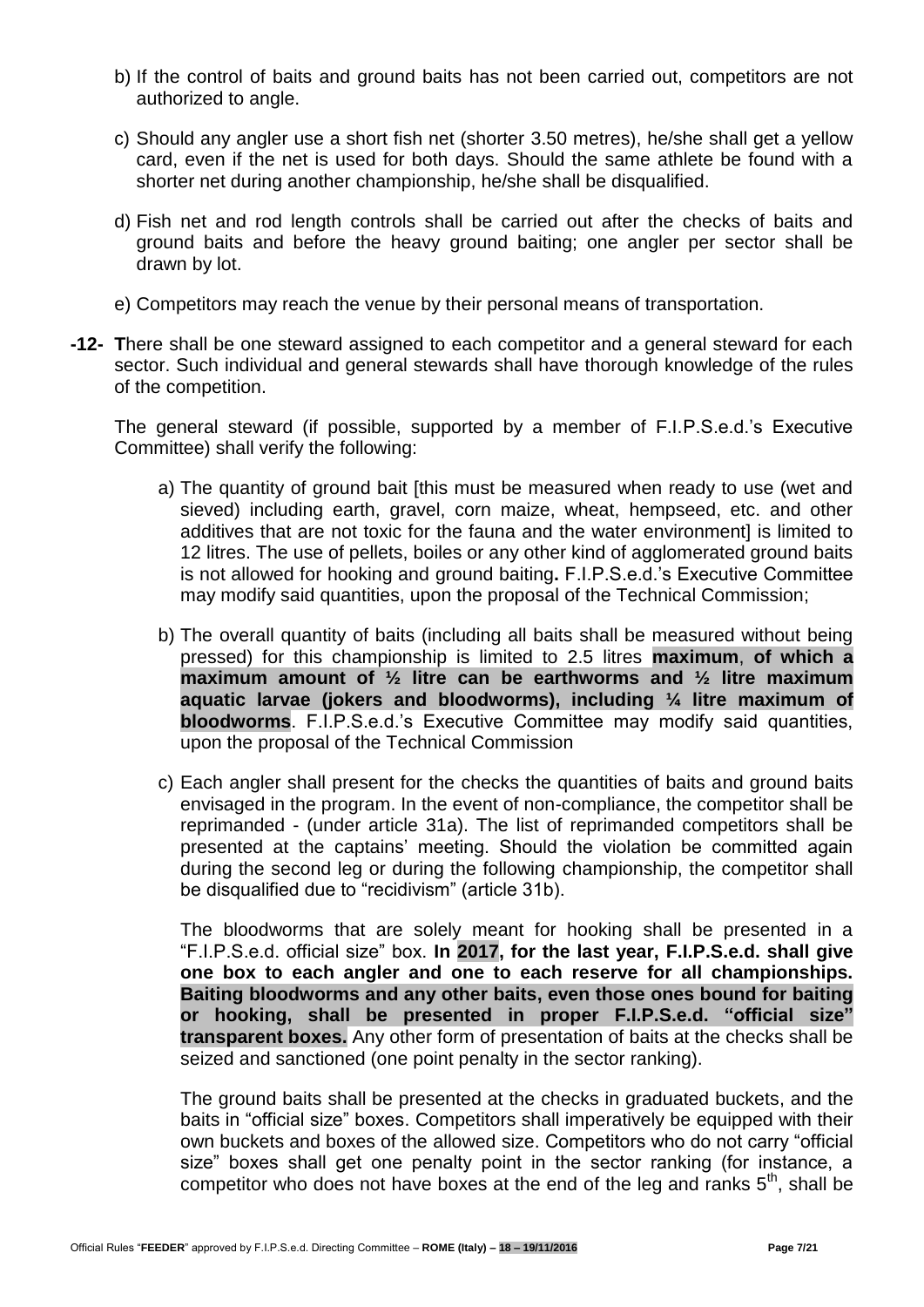given 6 points instead of 5. The competitor who ranks  $6<sup>th</sup>$  shall, in any case, be given 6 points).

Sieving of ground baits (through a sieve, hamper, landing nets' tip and others) and mixing (with electric mixer) are forbidden once the checks have been carried out.

During the time interval between the start of the checks on baits and ground baits (third signal) and the heavy ground baiting (fourth signal), the use of sprayers is only allowed to stick and preserve the baits.

**After the checks it shall be forbidden to re-moist ground baits and earths with water or any other liquid by any means (hands, sprayer, sponge, vessel, etc.). It shall be however allowed to add additives, powder or liquid, for a maximal amount of 100 ml until the so-called heavy baiting (4th signal).** After heavy ground baiting, only the use of sprayers shall be allowed to wet the ground bait and the earth.

Aquatic larvae (jokers and bloodworms) may be presented in no more than two boxes (e.g.  $\frac{1}{4}$  of bloodworms in a  $\frac{1}{4}$  box and  $\frac{1}{4}$  of jokers in a  $\frac{1}{4}$  box). The boxes shall be presented closed, without using anything to keep them closed (e.g. adhesive tape may not be used to keep the lid closed).

Any angler caught in the act (flagrante delicto), after the controls, of having more baits or ground baits than the quantities allowed for the competition, shall be given a red card = the bottom rank in the ranking  $+ 1$ , for all the competition days he participated in. Should the violation be ascertained during the first day of a championship, the angler shall be excluded for the remainder of the competition. F.I.P.S.e.d.'s Executive Committee reserves the right -depending on the violationto prevent the angler from participating in future F.I.P.S.e.d. championships for a given period of time;

d) Collect any surplus/left of baits and ground baits after the control.

The individual steward must:

- a) Control the keep-net;
- b) Control the angling behaviour of the competitor he/she is responsible for;
- c) Verify and take note of every fish caught;
- d) At the end of the competition, the individual steward shall keep an eye on the fish caught by the angler and forbid access to the angling position to any unauthorised person until the arrival of the weighing team. Together with the angler, the individual steward shall sign the weighing sheet carrying the weight of the fish.
- **-13- T**he competitors shall abide by the rules on legal fish size limit in force for the competition (national rules). Any caught fish that is smaller than the minimum legal size or is mutilated shall be seized by the weighing team, and the angler concerned shall be given a yellow card.

Such sizes shall be made public during the  $1<sup>st</sup>$  captains' meeting (and it is the captain's responsibility to ensure the competitors are informed). Fish shall be kept alive in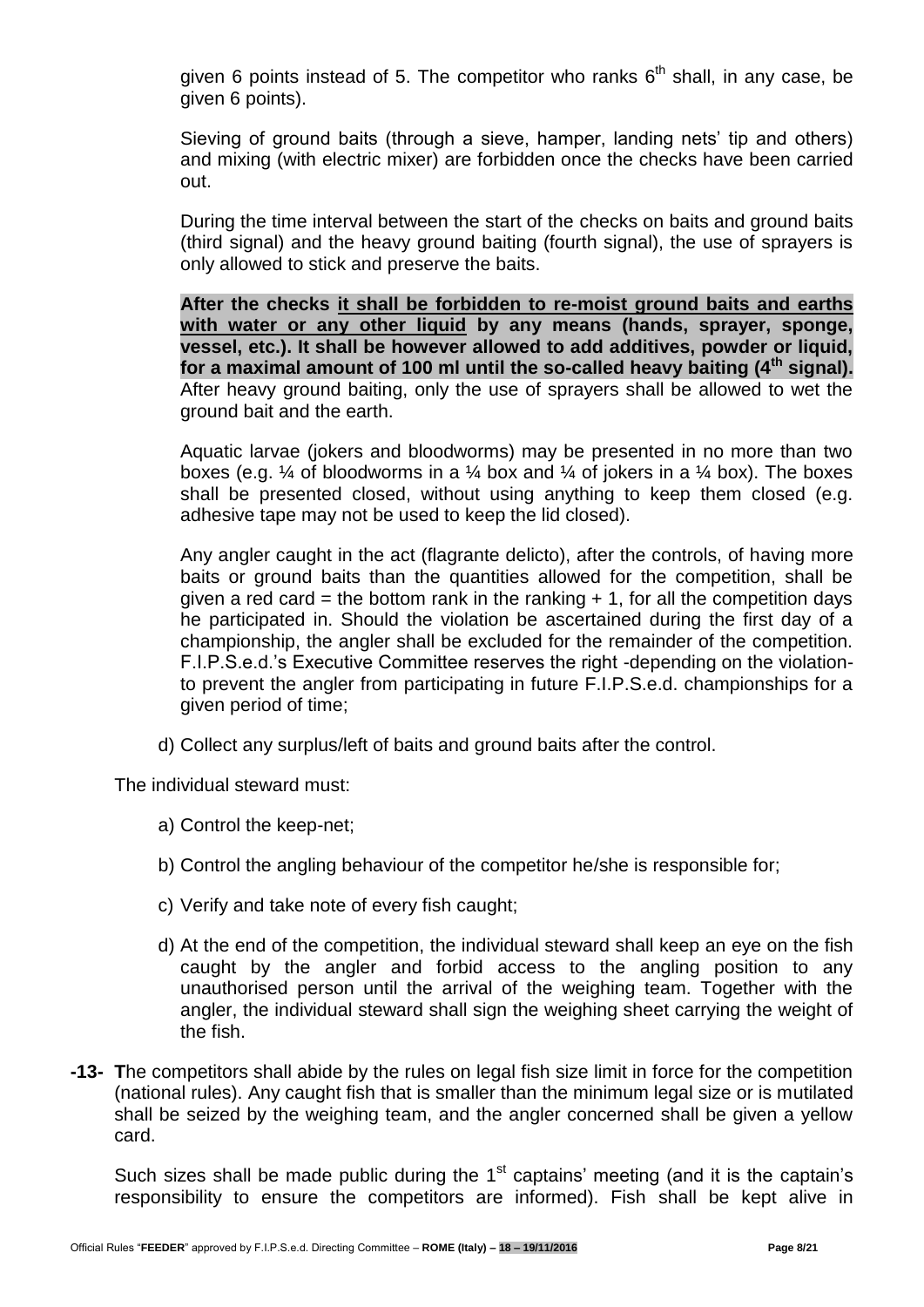micromesh keep-nets. The keep-net mesh cannot exceed 10 mm on 10 mm. The keepnet shall have either a minimum diameter of 40 cm for the round ones or a minimum diagonal of 50 cm for the rectangular ones and a minimum length of 3.50 metres; it shall be positioned underwater for at least 1.50 metres during the entire competition. It shall be prohibited to use any other means to keep the catch. Competitors shall carry their own keep-nets, unless they are supplied some by the organizing Federation.

**-14- T**he composition of ground baits and baits shall be of natural origin. It is forbidden to use metal products. Artificial baits of whatever material (polystyrene, rubber, sponge, etc.) such as fake maggots, silkworms, moths, bloodworms, earthworms, etc. are prohibited. It is forbidden to fish with spoons, artificial flies, baits made by using living or dead fish (or fishes' parts), other animal species such as frogs or fish roe.

No surplus/left ground baits and baits shall be thrown into the water after training period and after the competition.

**-15- T**he competition shall take place by sectors or sub-sectors, in two legs of 5 hours each (schedule recommended: 10.00 a.m. to 03.00 p.m.).

For championships with less than 20 participating Nations, sectors shall not feature any separation, or shall have the smallest possible number of separations. Separated sectors shall imperatively be separated by at least 3 pegs.

In the event of a forced interruption (e.g. a thunderstorm, demonstration, natural disaster, etc.), the Jury may validate the leg, provided that it lasted at least 2 hours.

The Jury can decide to reduce the duration of the leg if the competition schedule does not allow continuing angling for the 5 scheduled angling hours.

- **-16- E**ach competitor is expected to fully abide by the competition rules.
- **-17- O**nly single hooks are allowed and the maximal span between the tip and the shank must be 7 mm (n. 10).

Should a member of the Jury notice or be led to record, during a leg, the obvious infringement of the article 35 and of Paragraph 1 of article 17, he/she may call for checks on the angler's line or ask to verify the length of the rod of the angler under consideration, without waiting for the end of the leg. Should the angler under consideration refuse to undergo the aforementioned checks or should he/she modify his/her line, he/she shall be brought before the Jury.

Baits used on the hook shall not be mixed on the point, they shall be put onto the hook; bread and paste (mixture of substances or baits such as the pellet, boiles, balls of ground bait or pasted baits, etc.) are forbidden.

The catching of a fish is valid even if it is accidentally hooked outside its mouth.

If a fish caught by an angler hangs the **neighbouring** angler's line, outside his fishing zone, the fish **shall be deemed valid on condition that the two lines during the fishing action get free before that the fish is caught.**

If two anglers catch each one a fish (2 fishes) and the two anglers' lines hang on each other, the two fishes **shall be deemed valid on condition that the two lines during the fishing action get free before that the fishes are caught**.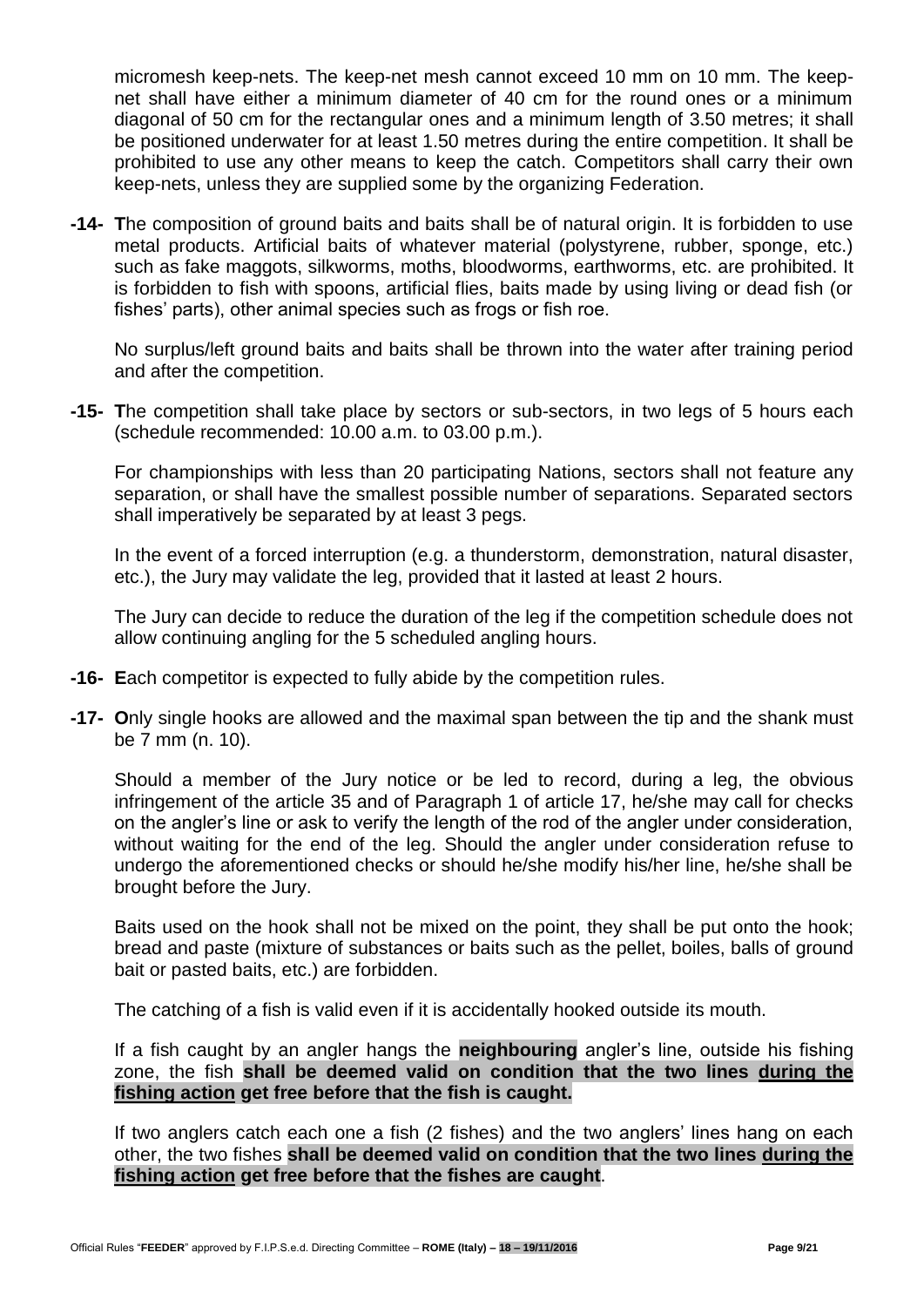## **If two anglers lines remain hung on each other after the catch, the fishes (1 or 2) shall not be deemed valid and shall immediately be put back into the water.**

Deliberate foul hooking of fish is prohibited.

Using echo sounders is prohibited, including during training.

It is prohibited to define the angling distance by means of any mechanical or electronic aid.

During the competition, anglers shall not be allowed to use any auricular, **telephone** or walkie-talkie.

In the event of a breakage, the line fitting shall allow the fish to break free easily from the feeder. The maximum feeder size is 5-cm diameter and 7-cm length. Feeders must freely slide on the line or on the belaying-pin rack fixed on the line. It is forbidden to put any stop or slower (e.g. silicon) between the feeder and the reel. The line fitting could feature a shock-leader, so to avoid breakage when casting.

The "feeder method" angling technique is forbidden.

Concerning the end of the line, the minimum distance between the hook and the feeder (hook-length) is 50 cm. Such distance shall be measured between the lower edge of the feeder and the hook.

Below is an example of feeder fitting:



**-18- C**ompetitors may keep and assemble as many rods as they wish, but they are only allowed to fish with one rod at any time. Such rod shall compulsorily feature a feeder and a reel. The spare rods shall not be baited and the feeders shall not be ready with ground bait.

Only casting is authorized.

When a fish is caught, angling shall be forbidden until the caught fish is put in the landing net.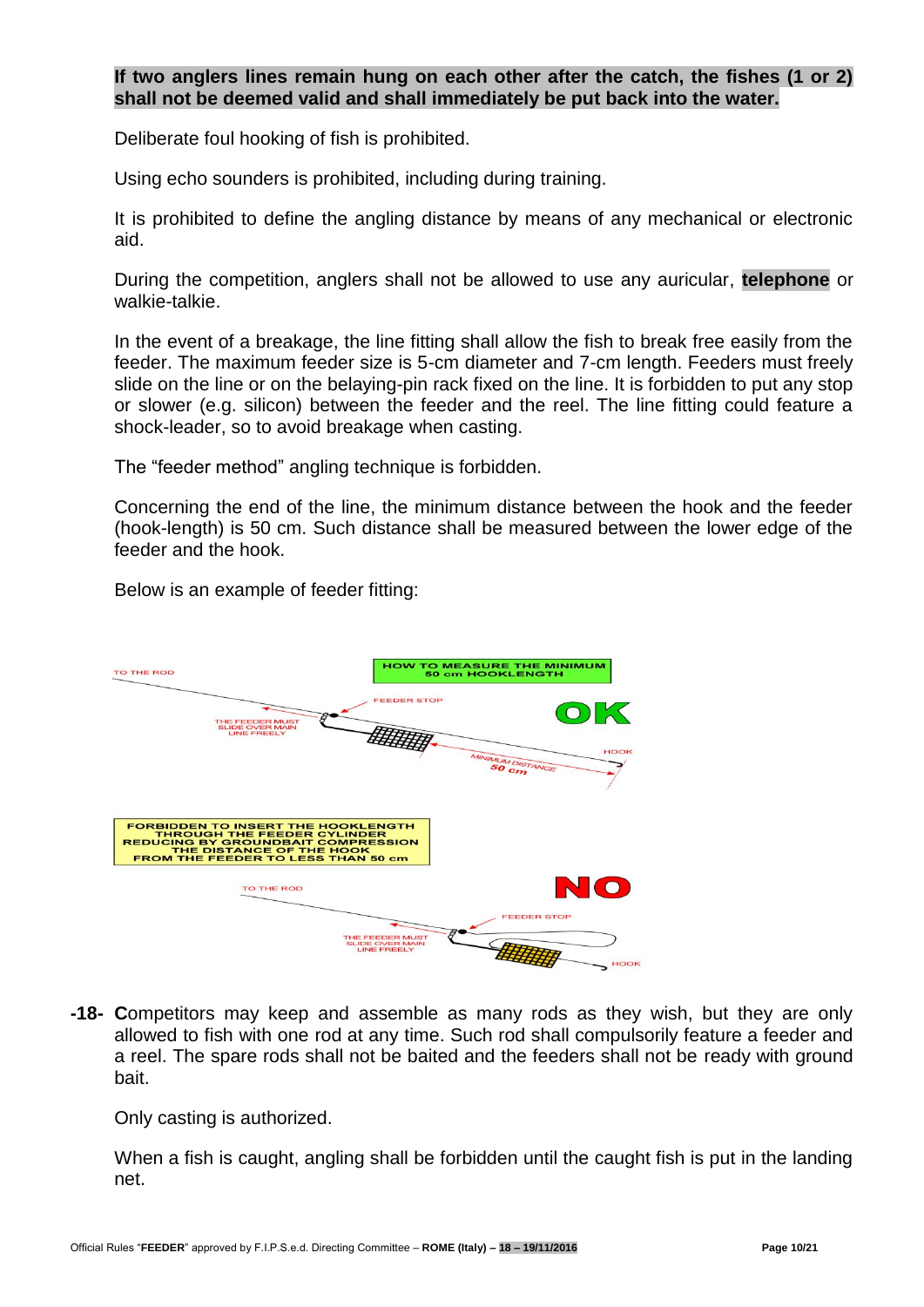- **-19- C**ompetitors may not receive any support in landing fish.
- **-20- C**ompetitors are not allowed to receive any external help; only the captain is authorized to access the angling peg of the competitors of his/her team, and this only to give verbal advice. A captain shall not be allowed into the peg of an angler who is not part of his/her team.
- **-21- T**he use of platforms with a maximum size of 1 x 1 metre is allowed; the competitors may stand on them. They shall be installed in a straight line, clear of the water or, if necessary, partially inside the water (this decision will be taken by the organizers, with the approval of the Technical Commission). Additional platforms may be set up in line with the main platform, but only for placing the equipment.

Should it be necessary to trace a line in order to line up all competitors along the venue (string, line traced on the ground, etc.), so to avoid that some of the competitors are closer to the water than others, this shall be done before the start of the training session.

**-22- C**ompetitors may use the space allotted to them however way they wish.

Inside the peg allotted to them, the anglers shall move discretely and noiselessly.

It shall be forbidden to angle and throw bait or ground bait in the pegs upstream or downstream (left and right). The fish exiting the peg and sighted in the peg of adjacent competitors shall be considered valid; however, if a line with a fish **caught** is hooked by a neighbour's line, **the fish shall deemed valid only on condition that it satisfies the provisions of article 17. Otherwise**, the fish must be put back into the water without delay. Should a competitor refuse to do so and should he/she put the fish under consideration into his/her net, without previous authorization, during the final weighing phase the person in charge of weighing shall weigh the biggest fish separately and take note of the weight of the fish concerned on the competitor's card. The Jury shall then decide whether to deduct the weight of the fish concerned from the total weight. The competitor shall be given a yellow warning card (see list of warnings), if the catch is not deemed valid.

Photographers and cameramen shall be entitled to access the peg if they are authorised by the adjacent competitors and stewards. Photographers and cameramen shall remain at the border of the peg, while the organizers shall anyway mark a line 2 metres behind the fishermen line.

**-23- A**nglers shall wait for the first signal before entering their peg; after the signal, competitors may start preparing their equipment, measuring the water depth only with the use of a lead (feeder is not allowed), trying their lines, preparing their ground baits and putting their keep-nets into the water. They shall be allowed 90 minutes to perform said preparatory operations; anglers are not allowed to get out of their pegs during preparation.

The second signal shall indicate that 5 minutes are left before the start of baits and ground baits checks.

**The baits and ground baits controls (third signal), 1 hour before heavy ground baiting, will start:**

**a) from n. 1 of each sector, if the ranking is made on a sector as a whole;**

**b) from n. 1 of each sub-sector, if the ranking is made on each sub-sector.**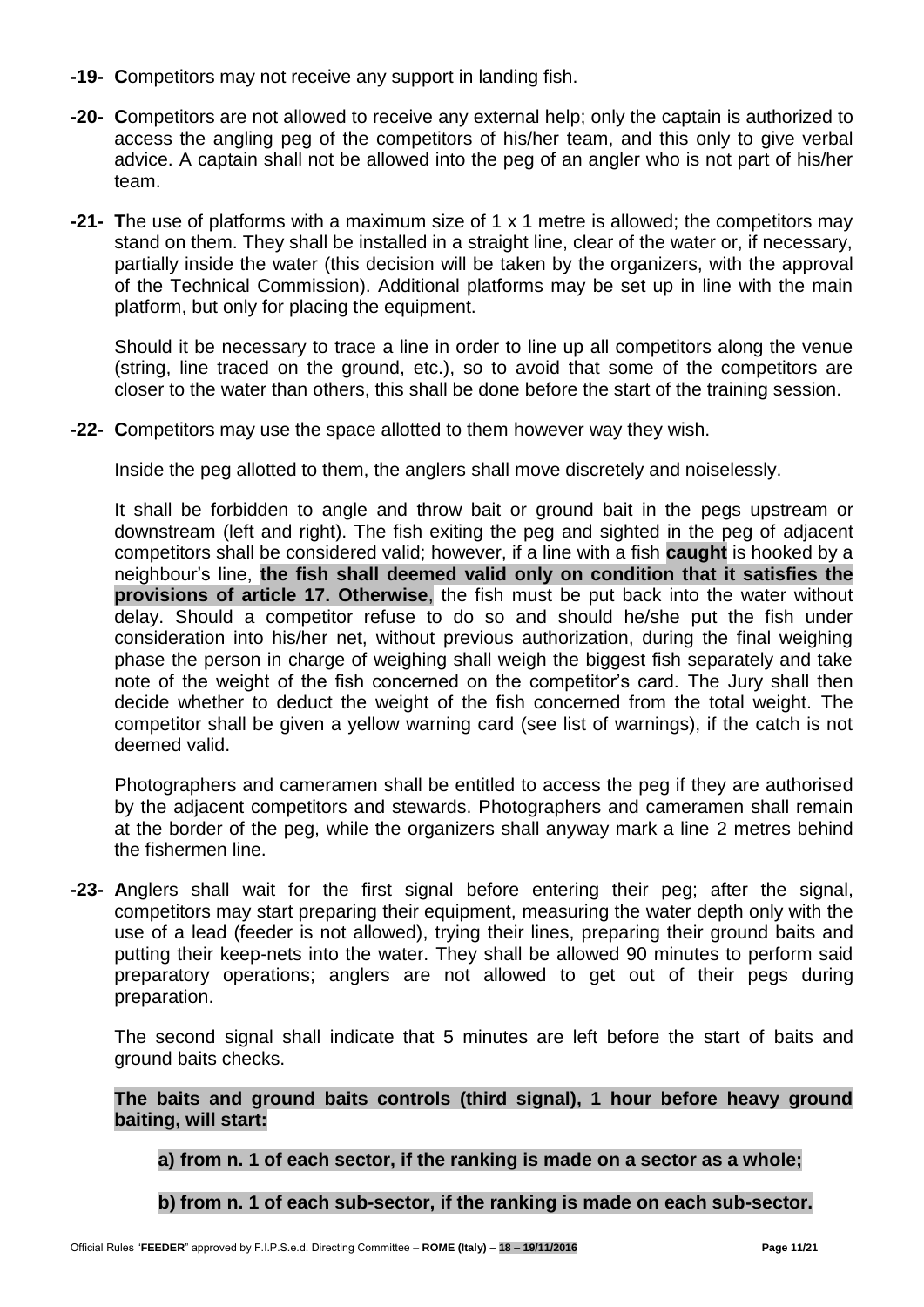After the fourth signal, competitors shall be allowed to start heavy baiting (10 minutes are allowed for this operation). Ground baiting is only allowed by feeder and this with no end of line and no hook. It is formally forbidden to use hands, catapult, cup or any other device for ground baiting.

The fifth signal shall mark the beginning of the competition.

The sixth signal shall warn the competitors that only 5 minutes are left before the end of the competition.

The seventh signal shall mark the end of the competition; after this signal, only the caught fish that is already out of the water shall be included in the fish count.

The acoustic signals for the different phases of the championships shall be short; in all cases, the beginning of the signal is taken into consideration.

**-24- D**uring the competition, individual stewards shall stand behind the anglers, on their right or left side, in such a way that they do not bother the anglers but can still control the fish caught by the competitors. Keep-nets shall be positioned so that the stewards can see them; the fish shall be put in the keep-nets and kept alive until the weighing team arrives.

If the organizers do not have an adequate number of stewards available, the jury may decide to turn to accompanying persons who are not members of the organization.

### WEIGHING OPERATIONS

**-25- T**he weighing operations shall be performed by 5 member teams.

One person shall be responsible for weighing.

Another person shall write down the weights in the official record.

The three other people shall be in charge of all other handling operations.

One scale shall be available in each sector. The containers used to weight the fish shall feature holes, so to allow water drainage.

Weights shall be recorded in grams.

When very small fish such as fry are caught, which do not register on the scales (scales scoring 0 grams), the fishermen shall be ranked based on the number of fishes caught, and then ranked after those fishermen who were ranked based on to the weight of the fish they have caught.

**-26- U**ntil the arrival of the weighing team, competitors shall leave their keep-nets with the fish in the water. The fish shall be handled with care by a member of the weighing team; they shall be weighed, not counted; after the weighing, the fish shall be put back into the keepnet of the angler who caught them, and the keep-net shall be put back into the water without delay. Only after the fish of all anglers of the sector is weighted, shall the person in charge of weighing order to put the fish back into the water. This shall allow double checking weight in the event of any complaint. The fish shall be put back into the water with the utmost care.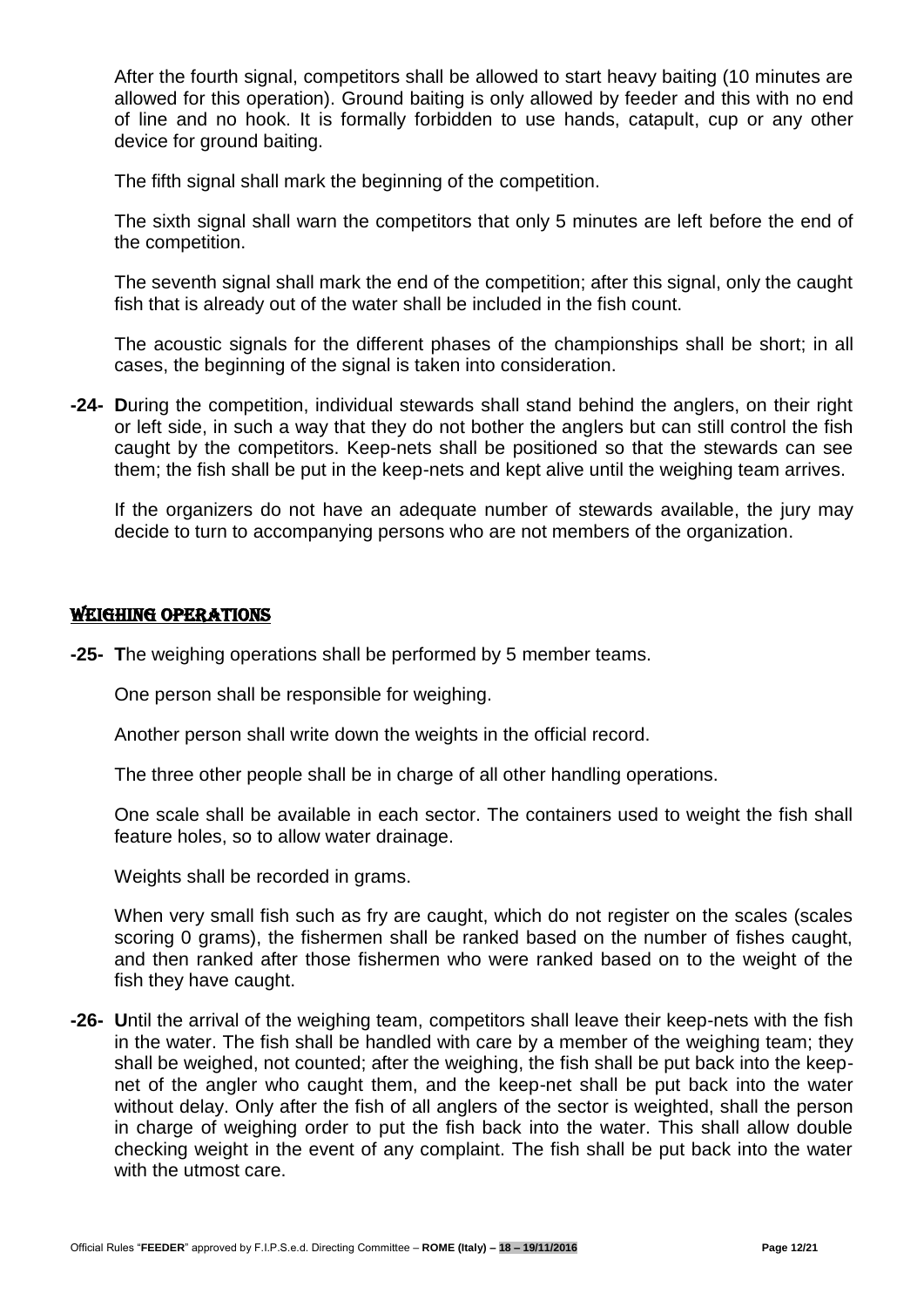**-27- E**ach competitor shall witness the weighing operations in order to control and sign the weighing sheet carrying the weight of the fish he/she has caught. After the end of the weighing operations in a sector, after the fish is put back into the water and the weighing sheet has been signed, no weight-related complaints shall be accepted.

# THE JURY

**-28- A**n international Jury shall be appointed to examine any complaints lodged and to apply penalties, as per the rules; the Jury shall be established at the first captains' meeting.

The Jury shall consist of the following members:

- F.I.P.S.e.d.'s President, or a substitute delegated by the President;
- F.I.P.S.e.d.'s General Secretary;
- The members of F.I.P.S.e.d.'s Executive Committee;
- A delegate representing the organizing Nation, unless he/she holds the same nationality as the above-mentioned members, except for the F.I.P.S.e.d.'s President (or his substitute) who shall be the President of the Jury ex officio.

The Jury members shall be at least 5. If this number is not reached, some delegates from different Nations shall be chosen by drawing lots with the aim to reach at least 5 members. These delegates cannot have the same nationality as the F.I.P.S.e.d.'s representatives and the organizing Nation.

These delegates shall be enrolled on the team registration form; captains cannot be appointed as delegates.

In the event of any infringement by a competitor or by a team holding the same nationality as a member of the Jury, such Jury member shall not vote (except if he/she is the President of the Jury).

The members of the Jury shall wear a "Jury" badge, and shall be at the competition venue to receive any complaint. A place where one or more members of the Jury shall always be available shall be indicated.

**-29- A**ny complaints, except for those concerning the rankings, shall be submitted to the Jury within 1 hour after the end of the leg. Complaints shall be lodged verbally, but they shall immediately be confirmed in writing. Should they deem it necessary, the Jury may watch any video or look at any picture produced by the delegate of the team filling the complaint.

Complaints concerning the ranking shall be lodged within 30 minutes after publishing of the official results. The publishing time shall be recorded in the official result list.

A € 100 deposit - for which the F.I.P.S.e.d.'s General Secretary or his delegate shall issue a receipt - shall complement any written complaint submitted to the Jury. Should the complaint not be judged grounded by the Jury, the deposit shall be transferred to F.I.P.S.e.d.'s bank account.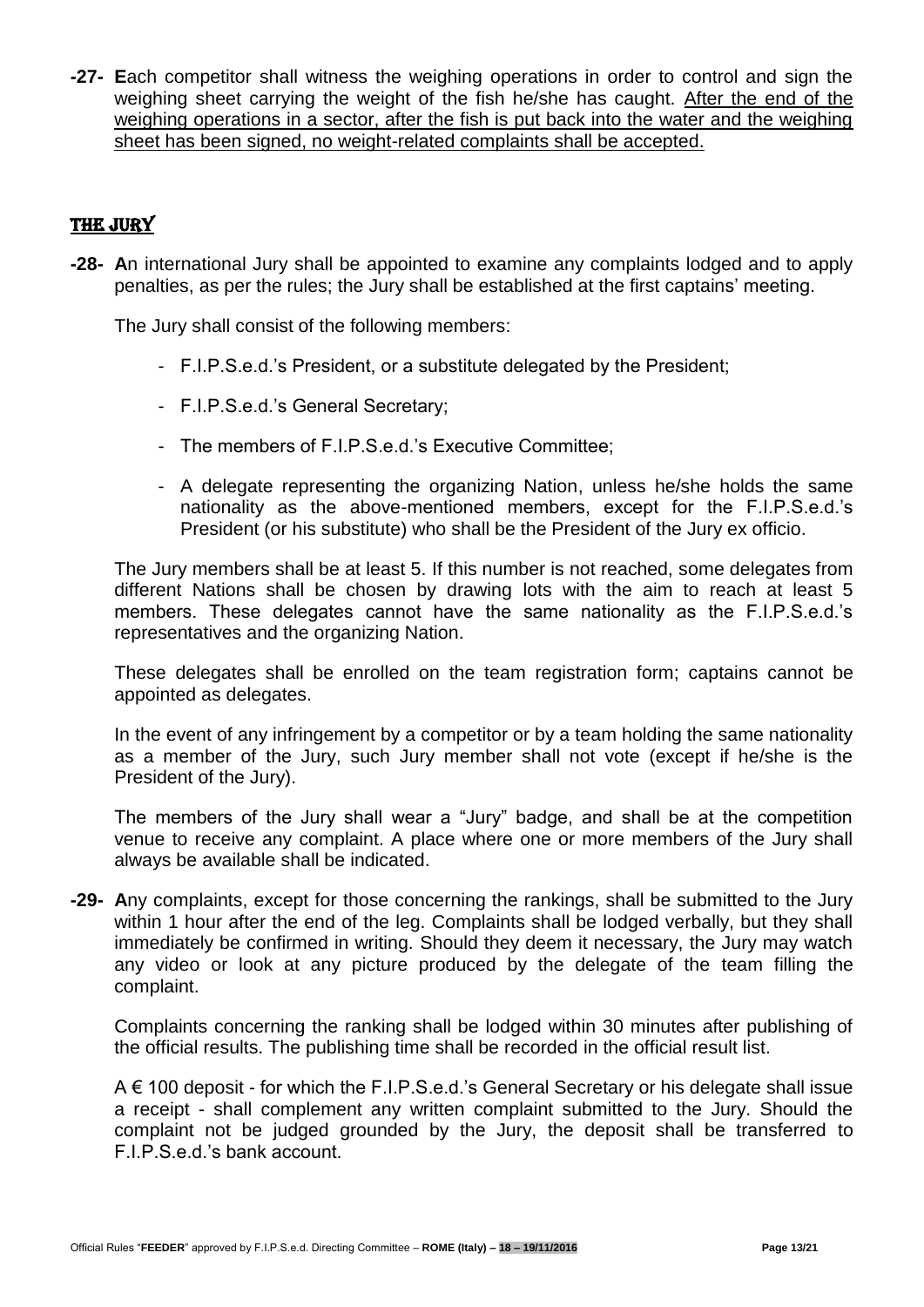All infringements and warnings shall be reported to the Jury, with the Jury being the only authority enabled to disqualify anglers. Any competitor who is imposed a penalty shall be informed immediately.

The Jury members and all general stewards shall make sure the Rules are abided by. Hence, they shall have a thorough knowledge of such Rules.

**-30- T**he Rules, which are drawn up in the 2 official languages, shall be made available to the Jury and the captains by the organizers of the championship.

The international Jury will make its decisions on a simple majority basis; in the event of a tie vote, the President of F.I.P.S.e.d. or his/her delegate shall have the casting vote.

All members of the F.I.P.S.e.d.'s Executive Committee shall wear a personal badge; they shall be entitled to circulate in the officials' corridor. Said badges shall only be valid for the Executive Committee's term of office (4 years).

## LIST OF PENALTIES

- **-31- T**he penalties shall be as follows:
	- a) Warning (yellow card) for the infringement of articles 11, 12c, 13, 16, 19, 20, 22, 23, 24 and 26.
	- b) Disqualification (red card) for the infringement of articles 12a, 12c (last §), 14, 17, 18, 35, 38, 39.2 and 40 and after a second warning for the infringement of articles 11, 12c, 13, 16, 19, 20, 22, 23, 24 and 26.
	- c) **Warning on the Nation for the infringement of article 37c.**

Disqualification of the Nation for the infringement of articles 5, 37a, 37b-1 and 37b-3 **and after a second warning for the infringement of the article 37c**.

- d) When an angler is disqualified, a number of points equal to the number of participating Nations + 1 will be assigned to him/her. If an angler is disqualified, the anglers below him/her in the ranking shall keep their original ranking (for example: if angler X who ranked  $8<sup>th</sup>$  is disqualified, the following anglers shall keep their rankings and shall mark 9 points, 10 points, and so on).
- e) Any warning given to a Nation shall be recorded in that Nation's file and shall remain in the files for a period of 3 years. Any new infringement over these 3 years shall be considered as a "relapse" and the Jury shall make its decision considering such relapse and the list of penalties.
- f) Any warning given to a competitor shall be recorded in the competitor's file for a period of 3 years. Any new infringement shall be considered as a "relapse", and the Jury shall make its decision considering such new infringement and the list of penalties.
- g) F.I.P.S.e.d.'s Executive Committee shall be entitled, both during a competition and subsequently, to impose penalties on fishermen, captains or reserves if they infringe any rule or misbehave, even if said infringements are not provided for in the official Rules.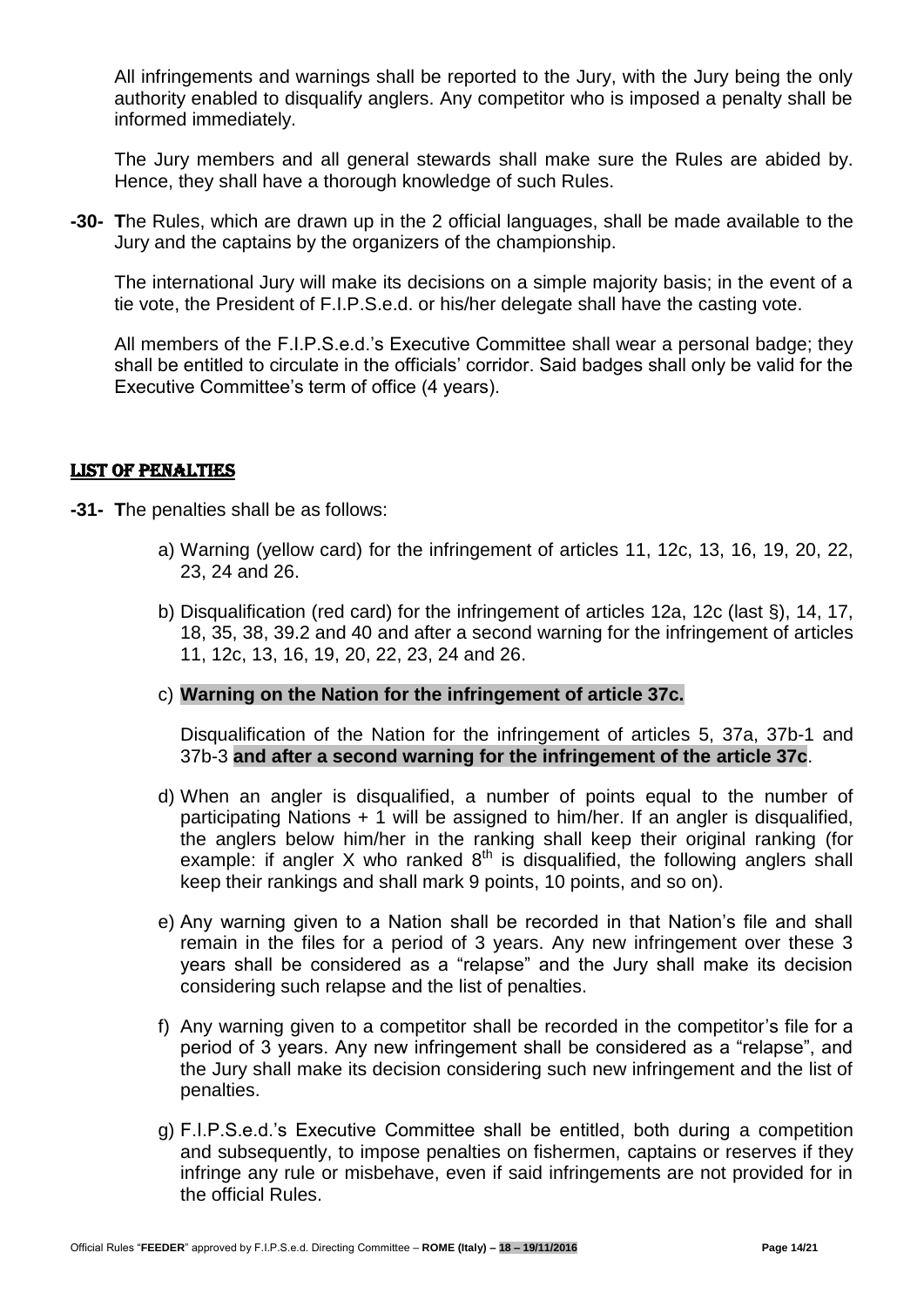**-32- T**he members of F.I.P.S.e.d.'s Executive Committee may access the competition venue and take note of any infringement of the Rules.

# rankings

## **-33- 1**- RANKING BY SECTOR IN THE LEGS

a) Ranking by sector or sub-sector shall be drawn up based on the weight (1 point per gram).

The competitor who recorded the highest weight shall be given 1 penalty, while 2 penalties shall be attributed to the second one, and so on.

- b) In the event of a tied score (same weight) in the same sector or sub-sector, the anglers concerned shall obtain a number of penalties equalling the average placing they should have had (example n° 1: two competitors placed equal  $5<sup>th</sup>$  shall obtain  $(5+6)$ :2 = 5.5 penalties each; example n° 2: three competitors tying in the 8<sup>th</sup> placing, totalise  $(8+9+10):3 = 9$  penalties each).
- c) Anglers who have not caught any fish will receive a number of points equal to the average value of non-attributed places in their sector or sub-sector (example n° 1: 24 anglers, 12 of whom rank at the first 12 places with penalties ranging between 1 and 12, the following anglers will mark (13+24): $2 = 18.5$  penalties each; example n° 2: 29 anglers, 5 of whom have caught fish and scored 1 to 5 points – the 24 anglers who have not caught any fish mark  $(6+29)$ :  $2 = 17.5$  penalties; example n° 3: 29 anglers, 26 of whom have caught fish, whereas the 3 competitors who have not caught any fish will score  $(27+29)$ :  $2 = 28$  penalties. If there is only 1 angler who has not caught any fish or one or more absent anglers in a sector or sub-sector, they shall obtain a number of penalties equalling the last position in the sector (example: 29 competitors, 28 of whom have caught fish, whereas one has not, the latter will get 29 penalties).

#### 2- RANKING BY TEAM

Up to 25 Nations, the ranking shall be drawn up by sector (as always). If there are 26 participating Nations or more, each sector shall consist of two sub-sectors. In the event of an odd number of anglers (example: 2 sub-sectors with a total of 27 participating Nations: the angler located in number 14 shall be considered in both sub-sectors: he/she will be attributed the place he/she obtained in the sub-sector with the lowest number (1 to 14) for his/her ranking, while the score obtained in the other sector (14 to 27) shall be considered for the ranking of the anglers in that sub-sector. If he/she ranks  $3^{rd}$  in the 14 to 27 sub-sector, the other competitors shall rank 1<sup>st</sup>, 2<sup>nd</sup>, 4<sup>th</sup>, 5<sup>th</sup>, 6<sup>th</sup>, 7<sup>th</sup>,  $8^{\text{th}}$ ,  $9^{\text{th}}$ ,  $10^{\text{th}}$ ,  $11^{\text{th}}$ ,  $12^{\text{th}}$ ,  $13^{\text{th}}$ , and  $14^{\text{th}}$ ).

A- $1^{\text{st}}$  LEG

a) Sum of the penalties obtained in each sector or sub-sector by the anglers of a team.

The team scoring the lowest number of penalties shall rank  $1<sup>st</sup>$ , and so on.

b) In the event of a tied score, the rank shall be made on the teams concerned based on the heaviest weight recorded by the anglers of the same team.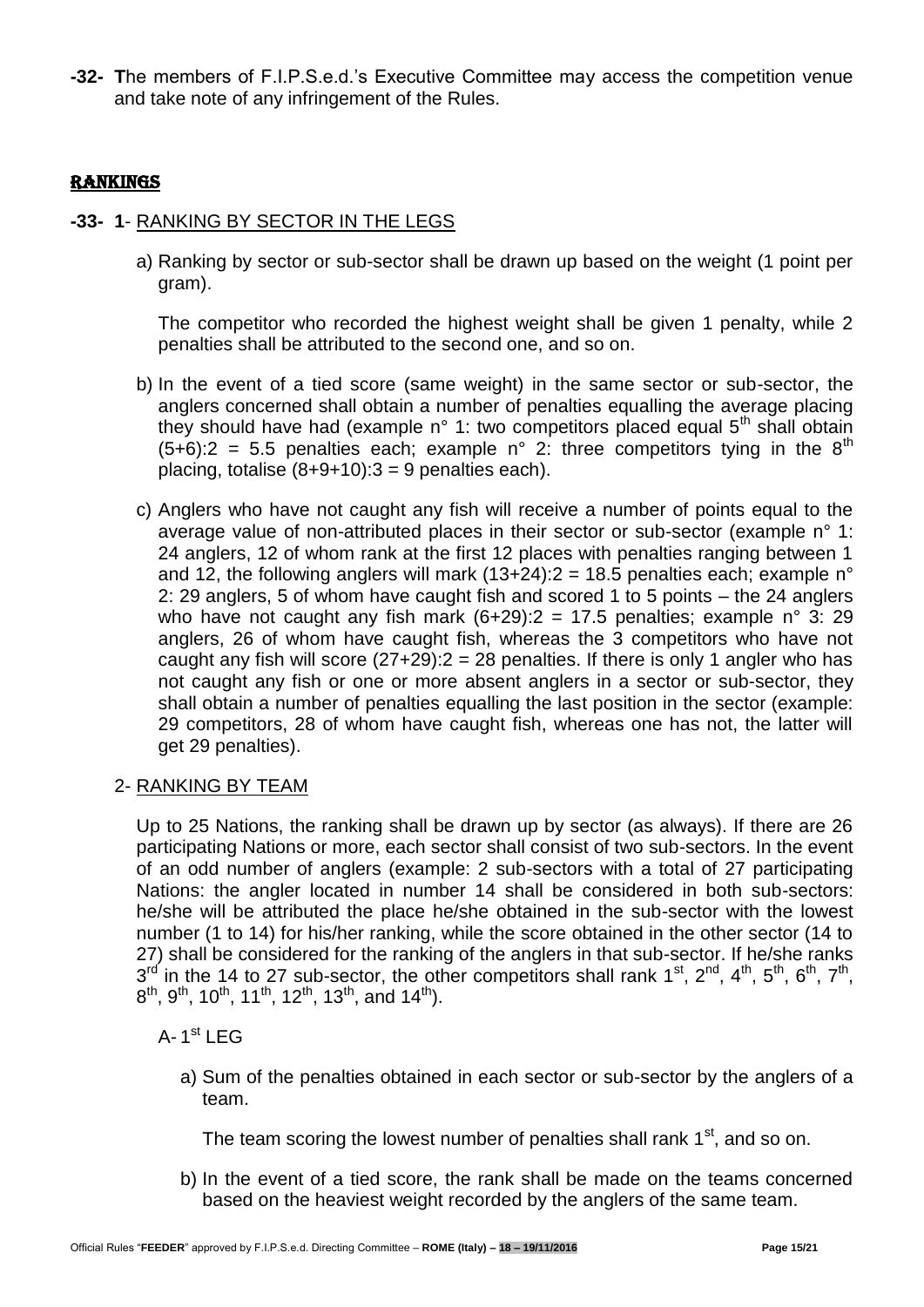- c) In the event of further tied score, the team with the heaviest individual weight shall be higher in the ranking.
- d) If a tie still exists, the teams shall be ranked based on the lowest number of penalties obtained by one of the anglers composing the team.

## B- SECOND LEG

The ranking is established in the same way as for the first leg.

#### C-GENERAL RANKING

- a) The sum of the penalties obtained in the two legs; the team obtaining the lowest number of penalties will rank 1<sup>st</sup>, and so on.
- b) In the event of a tie on penalties, the teams concerned will be ranked by the highest total aggregate team weight obtained by the competitors in the two legs.
- c) In the event of a tie on weight in the two legs, the heaviest weight obtained by a team in one of the two legs shall be taken into account.
- d) If a tie still exists, the teams shall be ranked based on the lowest number of penalties obtained by a team in one of the two legs.

#### 3- INDIVIDUAL RANKING

- A-1<sup>st</sup> LEG
	- a) The anglers shall be ranked based on the penalties obtained in the relevant sector or sub-sector. The anglers who got 1 penalty shall rank  $1<sup>st</sup>$ ; they shall be followed by those who got 2 penalties, and so on.
	- b) In the event of a tie on penalties, the competitors shall be ranked by the heaviest weight obtained.
	- c) In the event of a tie on weight, the ranking shall be established based on the highest number of fishes caught.
	- d) If a tie still exists, the competitors shall be ranked based on the highest number of drawn peg.
- $B-2^{nd}$  LEG

The ranking is established in the same way as for the first leg.

#### C-GENERAL RANKING

- a) The sum of the penalties obtained in the two legs; the anglers obtaining the lowest number of penalties will rank 1<sup>st</sup>, and so on.
- b) In the event of a tie on penalties between two or more anglers, the anglers concerned will be ranked by the highest total aggregate weight obtained in the two legs.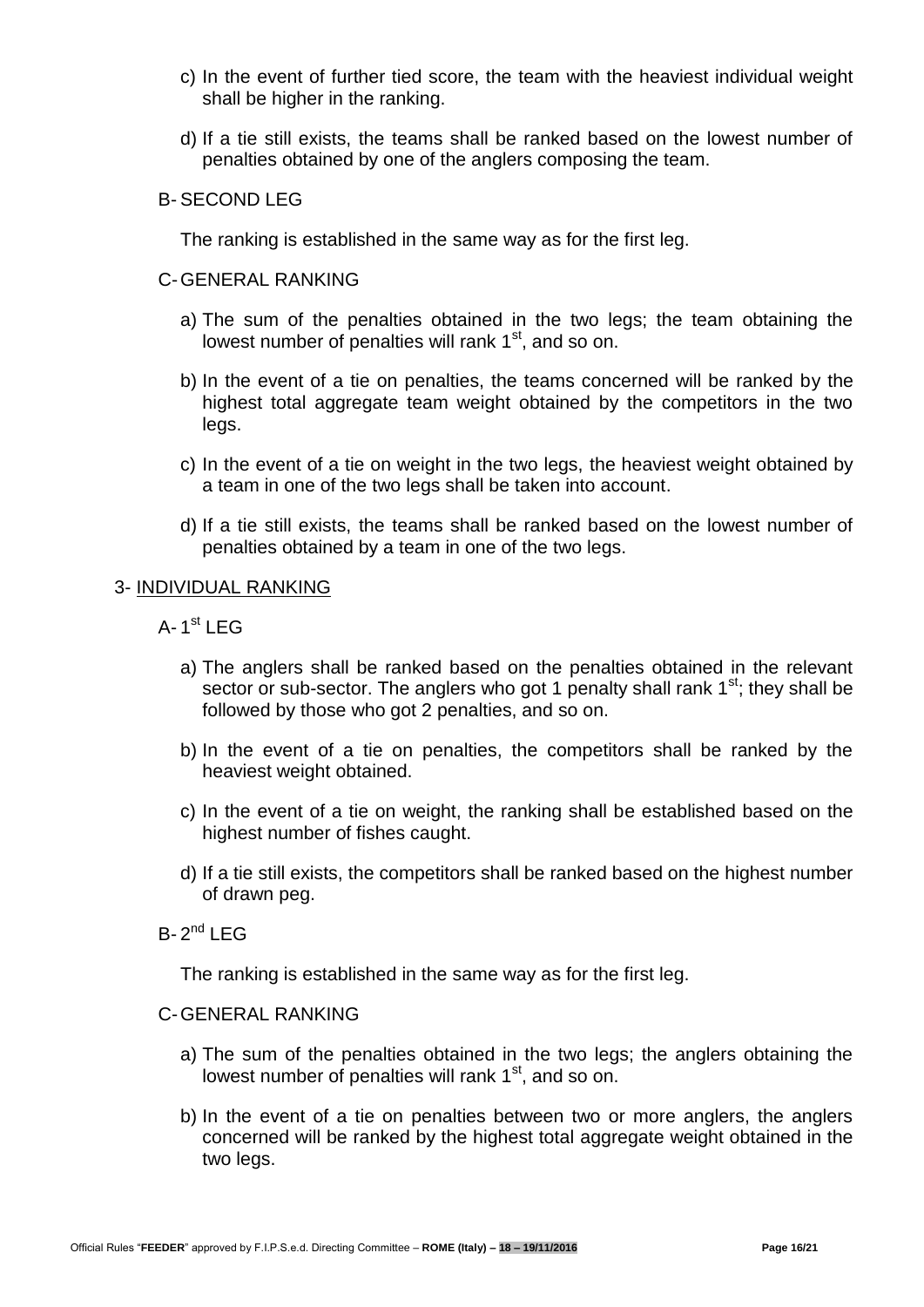- c) In the event of a tie on total weight, the ranking shall be established based on the highest weight obtained on one of the two legs.
- d) If a tie still exists, the anglers shall be ranked based on the highest sum of numbers of the drawn pegs in the two legs.
- e) The anglers participating in one leg only, shall be put at the bottom of the individual ranking, following an order based on their placing.

### 4- NATION RANKING

A world or zone ranking per Nations shall be drawn up for all championships, **taking into account the best 5 results over the 6 past years**; such ranking list shall be updated every year and published on the F.I.P.S.e.d.'s website.

The Nations included in such ranking that, for any reason, do not participate in a championship, shall be given a number of penalties equal to the number of participating Nations for that specific year + 1.

**-34- T**he ranking will be established by a person mandated by F.I.P.S.e.d. or, lacking this person, by the organizers, in the presence of F.I.P.S.e.d.'s President or in the presence of his representative and, possibly, also in the presence of the members of the Jury.

## ROD LENGTH

**-35- T**he length of the rods is limited to 4.50 (15 feet) metres maximum.

## CIVIL LIABILITY INSURANCE

**-36- T**he organizers **SHALL** take out a "CIVIL LIABILITY" insurance to cover the whole event (from the beginning of the training to the end of the final dinner); a certificate issued by the insurance company, certifying that the whole event is covered by a "CIVIL LIABILITY" policy shall be handed over to the President of F.I.P.S.e.d. two months prior to the competition.

#### TRAINING

- **-37- a**) Official training shall take place at the official venue.
	- b) The official venue shall be organized as follows:
		- 1) **fourteen-day absolute closing before the first training day for all the members of the participating official delegations.** During these **14** days, training at the venue shall be forbidden for all Nations in the entire area chosen for the championship, as well as 500 metres upstream and downstream of said area (including the opposite banks for lakes, rowing venues, canals, streams and rivers). The organizers shall mark the borders of the training area by using boards**.** Apart from the closing period, the venue shall be made available for regular visits and fishing [local closing periods and special fishing conditions (fishing permit) shall be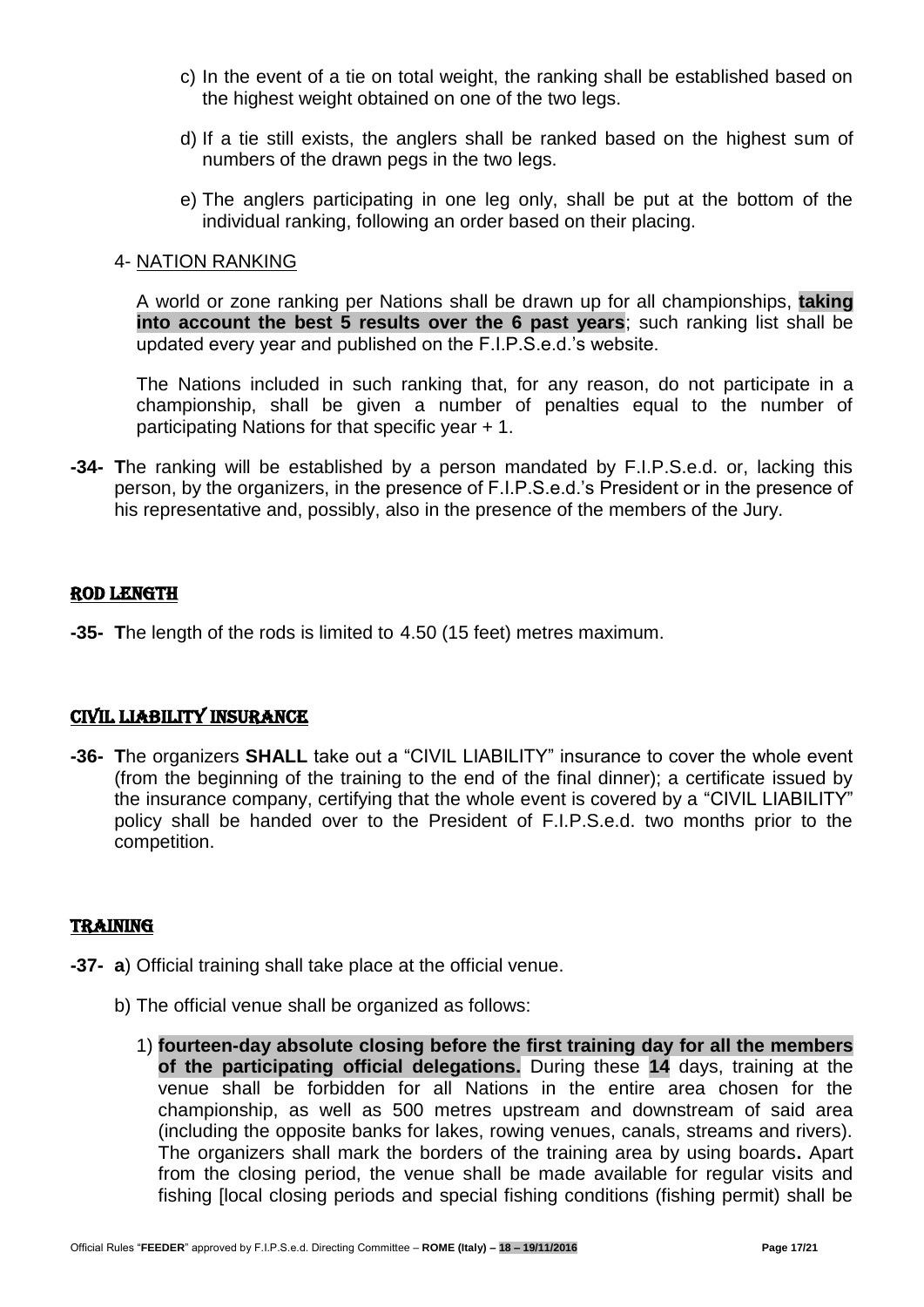abided by]. Should the venue be always closed to fishing, it shall be made available on at least 2 weekends (the dates shall be specified in the programme);

- 2) five days of official training (Monday, Tuesday, Wednesday, Thursday morning and Friday morning) **or four days for the World Championship for Clubs 2017**;
- 3) the last day of training shall be compulsory for all Nations (whole teams with all their anglers).
- 4) two days of competition (Saturday and Sunday).
- c) In order to enable all Nations to train at the official venue during the 5 training days **(or four days for the World Championship for Clubs 2017)**, the organizers shall assign, starting on the  $1<sup>st</sup>$  day, to each Nation a portion of the venue called training "BOX" by drawing lots carried out between 07:00 and 08:00 a.m. (the lot drawing time and place shall be included in the event program). Each "BOX" shall consist of 6 pegs **(or five for the World Championship for Clubs 2017)**. Lot drawing for the "BOXES" shall be guided (system for drawing lots to be designed by F.I.P.S.e.d. and made available to the organizing Nation).

All participating Nations shall be provided with a document carrying the technical specifications and information concerning the venue.

The same amount of baits and ground baits as the maximum amount allowed for a competition day shall be allowed.

**On each training day, the organizers shall indicate the authorised angling hours by means of special acoustic signals**

**In particular, for the three first training days, the organizers shall allow the following training periods:**

- From 10:00 a.m. to 06:00 p.m. angling shall be allowed without any interruption. Only one heavy baiting per day shall be allowed **from 09:50 a.m. to 10:00 a.m.. The signals marking the start of heavy baiting (9:50 a.m.), the start of the fishing (10:00 a.m.) and the end of the training (6:00 p.m.) shall be produced every training day by the organizers.**
- **Before 10.00 a.m. and after 06.00 p.m. angling shall be forbidden.**
- **The teams shall abide by the aforesaid angling schedule (no baiting shall be authorised before the official signal).**

**For the 4th and the 5th training days, the heavy baiting signal shall be held at 9:50 a.m., the start of the fishing at 10:00 a.m. and the training (5 hours maximum) must be stopped at 3:00 p.m.. No training shall be authorized after 03:00 p.m.. Venues must compulsory get free as from 04:00 p.m..**

#### ELECTRIC POWER LINES AND PLANTS

**-38- I**t is strictly forbidden to place competitors at a distance of less than 25 metres, on both sides, from any electrical plant (electrical lines, transformers, trellises, etc.).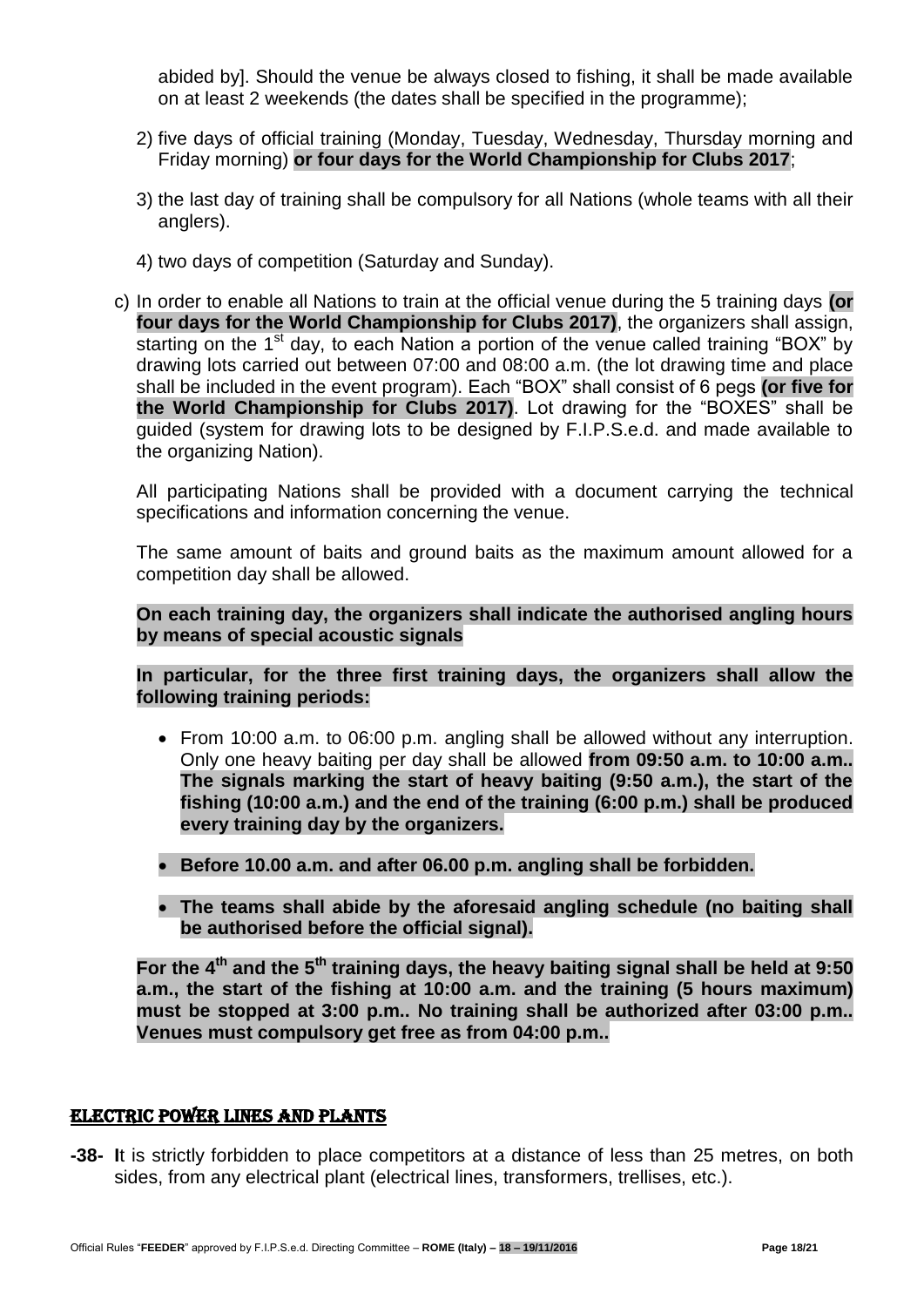#### RULES IN the event OF BAD WEATHER OR WATER-RELATED CONDITIONS

#### **-39- 1**- WHEN **BAD CONDITIONS** BREAK OUT BEFORE OR DURING PREPARATION

No angler shall be allowed to access his/her peg or prepare his/her material; a signal shall indicate the postponement of the access into the angling peg or the end of the preparation phase. If the weather **or water-related** conditions and the competition schedule allow, the leg may be regularly performed.

If the weather **or water-related** conditions do not improve or the competition schedule does not allow, the leg shall simply be cancelled. The cancelled leg shall not be considered when making the rankings, which shall be established based on the results of the held leg. The cancelled leg shall not be held at a later stage.

#### 2- IF **BAD CONDITIONS** BREAK OUT DURING THE LEG

The leg shall immediately be stopped (a  $1<sup>st</sup>$  signal will be emitted by the organizers) and all competitors shall take shelter outside the pegs. If the weather **or water-related** conditions allow, the leg shall then continue and a  $2<sup>nd</sup>$  signal shall inform the anglers that they may return to their pegs; a 3<sup>rd</sup> signal, 5 minutes later, shall authorize the competitors to resume angling (heavy ground baiting is forbidden).

Maximum 2 breaks shall be authorised in one leg, and their overall duration shall not exceed one (1) hour; otherwise, the leg shall be stopped for good.

The Jury may shorten the duration of a leg if the competition schedule does not allow angling for 5 hours.

A leg shall be validated if it lasted at least 2 hours. The break(s) time shall not be considered when calculating the duration of a leg.

Should the weather **or water-related** conditions not allow to duly carrying out a competition, the Jury may decide to cancel one leg. Said leg shall not be postponed and the ranking shall be drawn up based on the leg that was actually carried out. The cancelled leg shall not be held again.

#### ANTI-DOPING CONTROLS

**-40- F.**I.P.S.e.d. adopts the World Anti-doping Code applied by C.I.P.S..

During a championship, the anglers selected to undergo anti-doping controls shall imperatively go to the designated place at the indicated time, following F.I.P.S.e.d.'s or the Jury's guidelines. Any angler selected to undergo anti-doping checks who does not report for the controls shall be disqualified from the competition and shall be given a penalty corresponding to the bottom rank in the ranking + 1, for all the competition days he participated in.

Organizing Nations shall cover all anti-doping controls costs. All contacts with the NADO (National Anti–Doping Organization) of each Nation shall be exclusively kept by the organizers of the championship under consideration.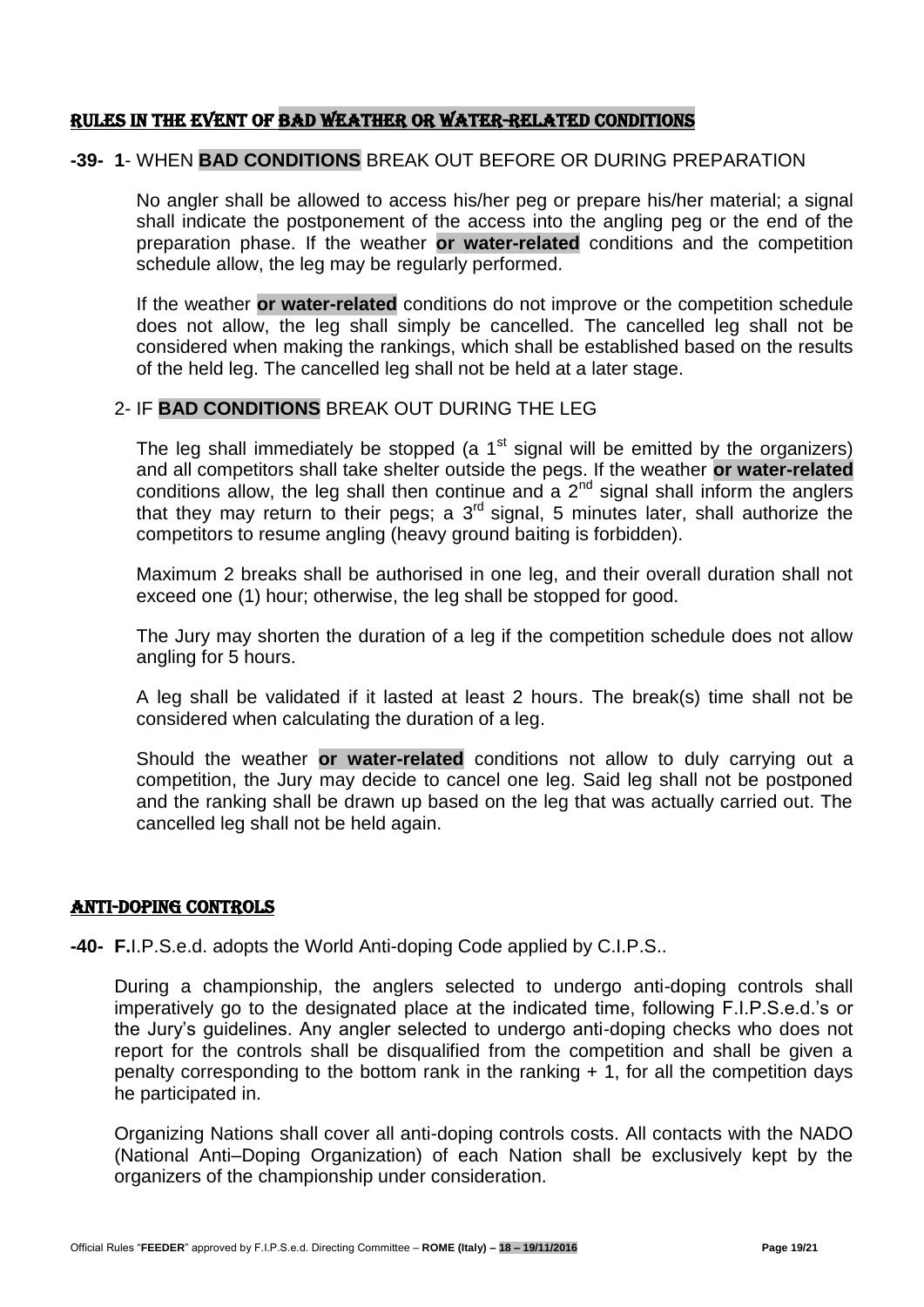The organizers shall be responsible of the fishing material and equipment of the angler drawn to be tested, while he is undergoing the anti-doping control.

#### ADVERTISING ON BACK NUMBERS

**-41- A**dvertising shall not be obligatory.

The size of the advertisement characters on the back numbers shall not exceed a height of 6 cm; this form of advertising shall only be authorized on the lower part of the back number, both on the front and on the back sides.



#### F.I.P.S.**e.d.** AND C.I.P.S. fees

**-42- A** € 150 fee shall be paid by each participating Nation; said fee shall remain available to F.I.P.S.e.d..

 $A \in 500$  fee shall be paid by the organizing Nation to C.I.P.S.'s disposal (to be paid to C.I.P.S.'s bank account.

#### OPENING CEREMONY AND PRIZE AWARDING CEREMONY

**-43- T**he opening ceremony and the presentation of the teams shall take place 2 days before the first leg, at 06:00 p.m.. Said ceremony shall not last longer than 2 hours, and shall not end later than 08:00 p.m..

The top 3 teams and the top 3 individual competitors shall officially receive a GOLD, a SILVER and a BRONZE medal respectively. In conformity with international standards, during the prize awarding procedures, the national anthem of the winner (team or competitor) shall be played, and the national flags of the top three athletes/teams shall be raised. The medals shall be paid for by F.I.P.S.e.d. and shall be handed over by F.I.P.S.e.d.'s designated representative.

**A certificate stating the results obtained shall be delivered to all the three first ranked Nations official members, who shall be present at the prize giving ceremony, as well as to the five first ranked individual anglers (if an individual classification is previewed).**

**For the Feeder Fishing World Championship for Clubs, only a team classification is previewed. No individual award shall be recognized.**